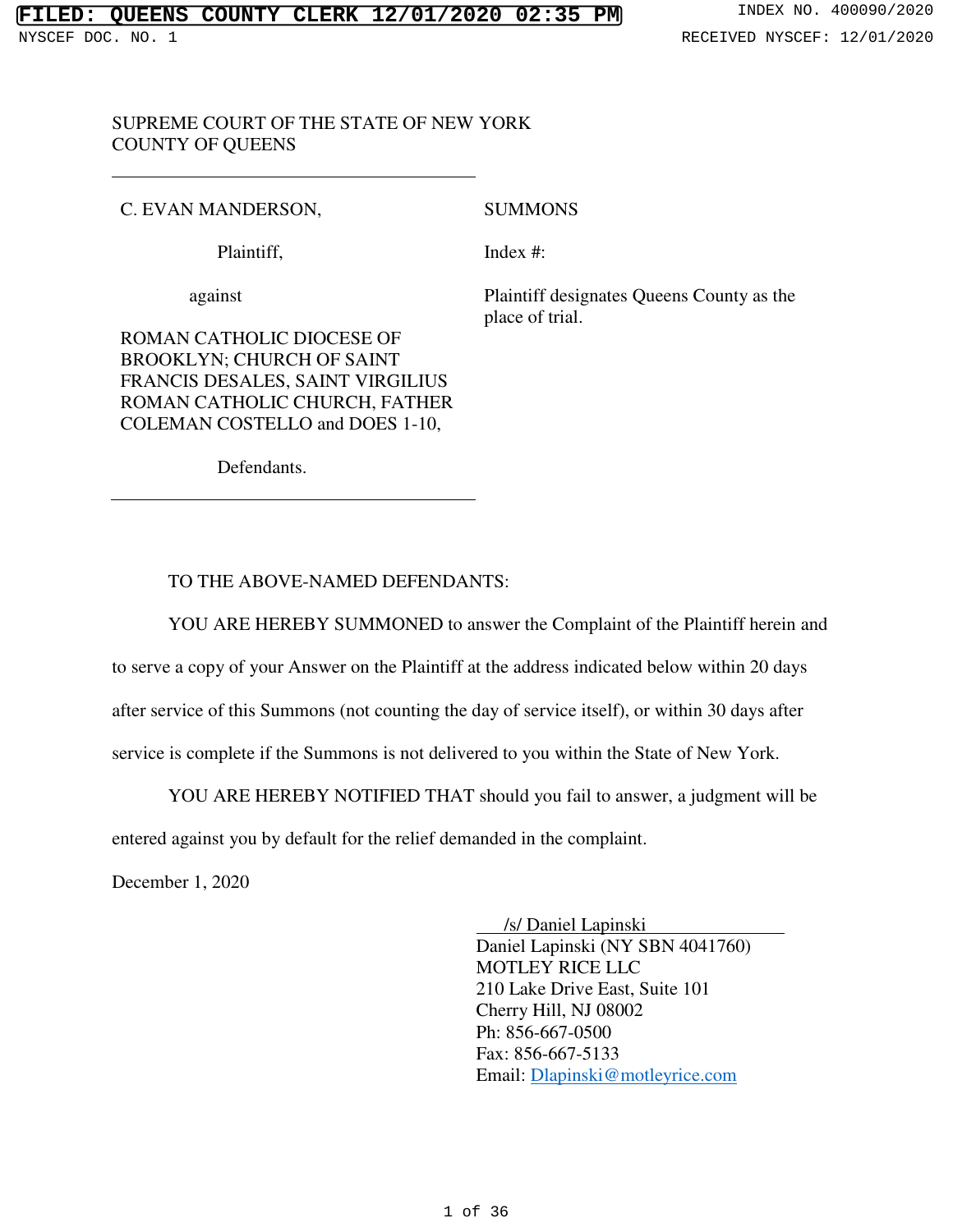Benjamin Sweet (Admission Pending) NYE, STIRLING, HALE & MILLER, LLP 1145 Bower Hill Rd. Suite 104 Pittsburgh, PA 15243 Ph: 412-857-5352 Email: ben@nshmlaw.com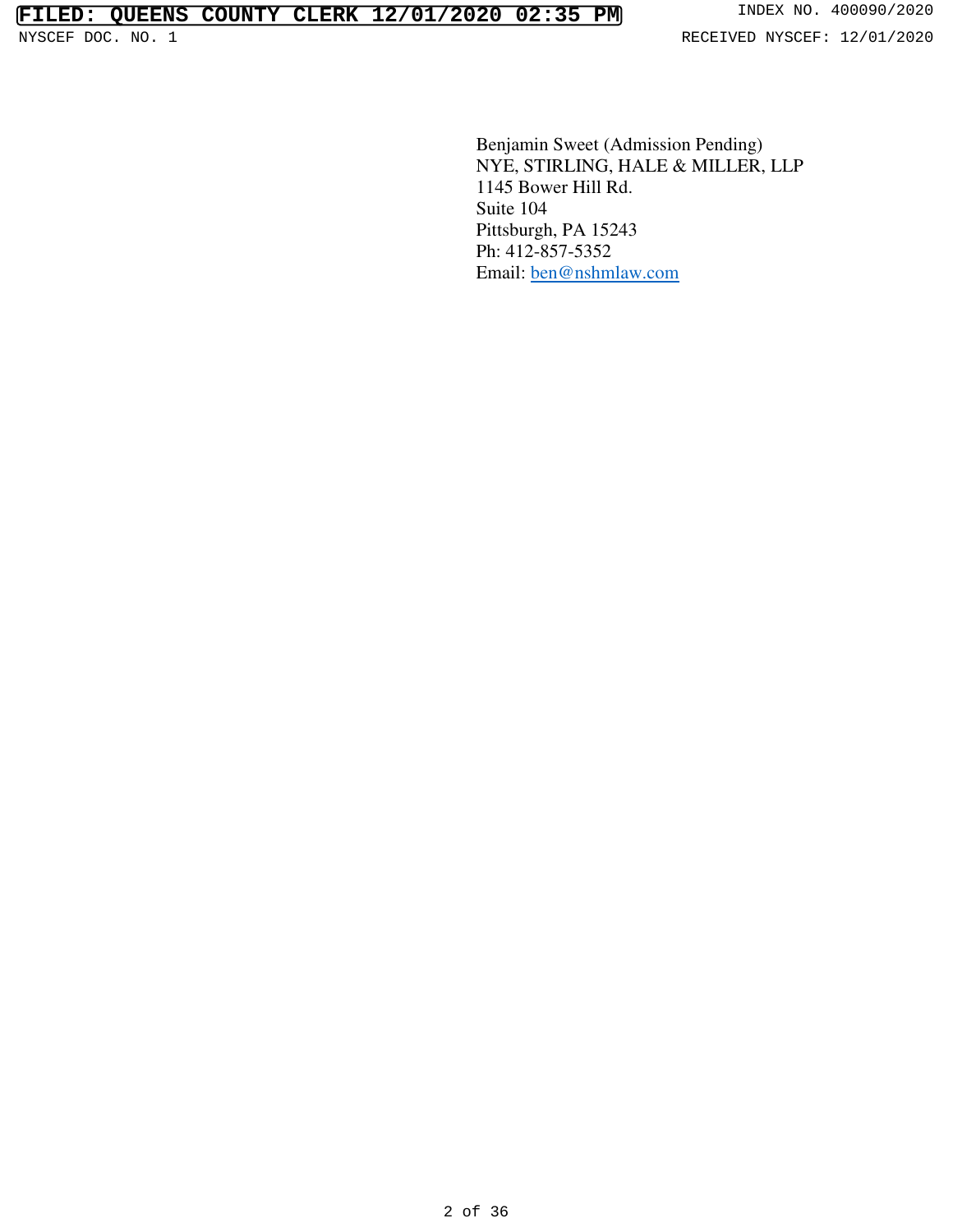## SUPREME COURT OF THE STATE OF NEW YORK COUNTY OF QUEENS

## C. EVAN MANDERSON,

Index No.

Plaintiff,

COMPLAINT

against

ROMAN CATHOLIC DIOCESE OF BROOKLYN; CHURCH OF SAINT FRANCIS DESALES, SAINT VIRGILIUS ROMAN CATHOLIC CHURCH, FATHER COLEMAN COSTELLO and DOES 1-10,

Defendants.

Plaintiff C. EVAN MANDERSON, by and through his attorneys, MOTLEY RICE LLC and NYE, STIRLING, HALE & MILLER, LLP, as and for his Complaint in this matter against Defendants ROMAN CATHOLIC DIOCESE OF BROOKLYN; CHURCH OF SAINT FRANCIS DESALES, SAINT VIRGILIUS ROMAN CATHOLIC CHURCH, FATHER COLEMAN COSTELLO and DOES 1-10, states and alleges as follows:

# **PARTIES**

1. At all times relevant herein, Plaintiff was a resident of the State of New York. Plaintiff lived in New York throughout his childhood, including during the period of childhood sexual abuse. Plaintiff is currently 63 years old.

2. At all times material, Defendant the Diocese of Brooklyn (hereinafter "Diocese") was and continues to be a non-profit religious corporation, which includes, but is not limited to, civil operations, decision making entities, and officials and employees, authorized to conduct business and conducting business in the State of New York, in the boroughs of Brooklyn and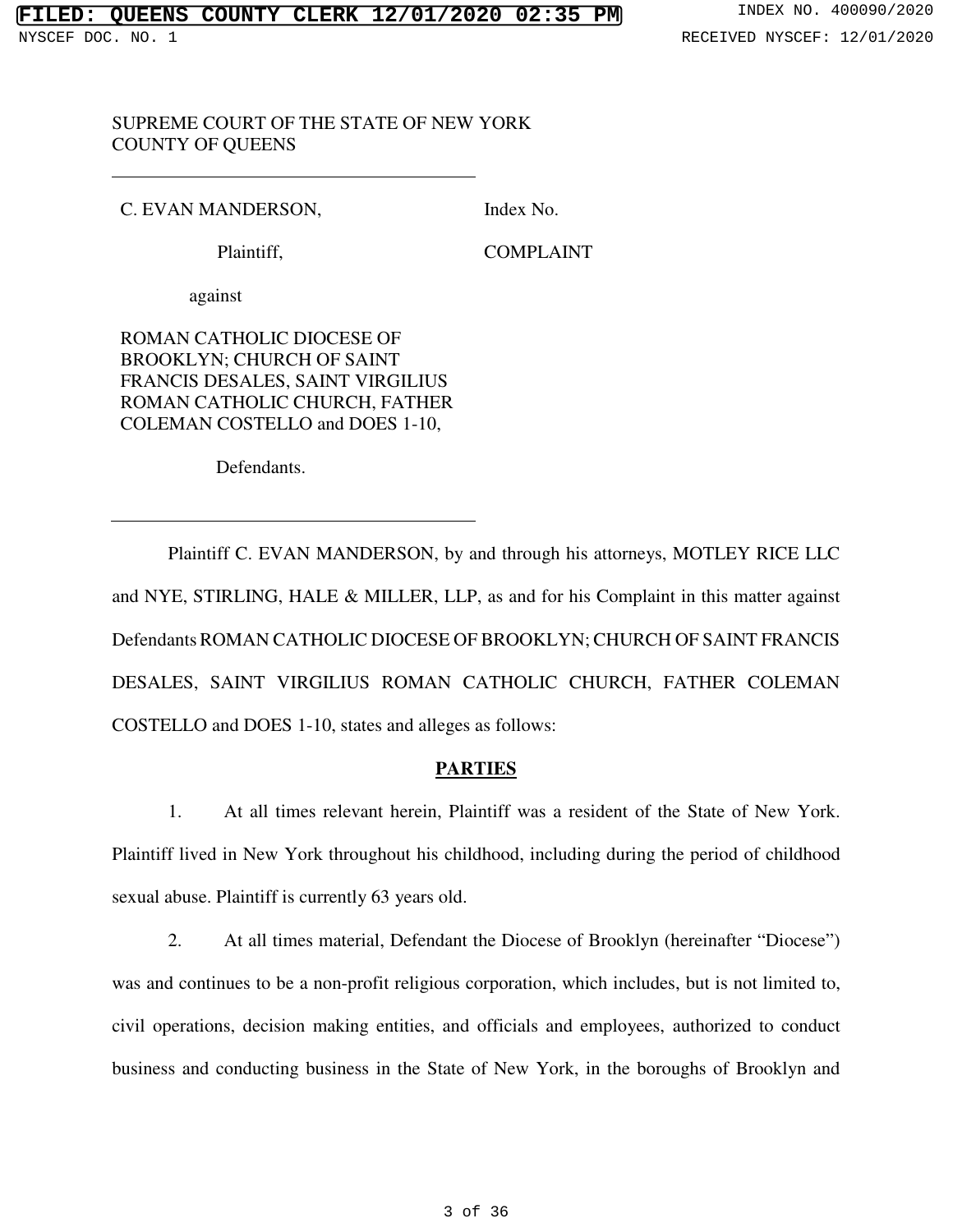Queens. The Diocese's principal place of business was and is 310 Prospect Park West, Brooklyn, NY 11215.

3. Defendant Diocese functions as a business by engaging in numerous activities and/or revenue-producing activities, business, trade, commerce, furnishing of services, and soliciting money from its members in exchange for its services. Defendant Diocese's actions and policies have tremendous impact and influence on the daily lives of individuals within the community, including Catholics and non-Catholics. Defendant Diocese has several programs that seek out the participation of children in Defendant Diocese's activities. Defendant Diocese, through its officials, has control over those activities involving children. Defendant Diocese has the power to appoint, supervise, monitor, and fire each person working with children in Defendant Diocese's organization. At all times material, the Bishop of the Diocese of Brooklyn controlled, operated, and managed the affairs of the Diocese. The Diocese was created in approximately 1853. Later, the Diocese created a corporation called the Roman Catholic Diocese of Brooklyn, New York to conduct some of its business. The Diocese operates as both a corporate entity and as the organization known as the Diocese of Brooklyn. Both of these entities and all other affiliated entities controlled by the Bishop of the Diocese of Brooklyn are included in this complaint as the "Diocese."

4. Defendant Church of St. Francis de Sales is a Roman Catholic Church, parish and school located in Belle Harbor, New York. St. Francis de Sales is a church, parish, school or other organization where the Perpetrator, Fr. Coleman Costello, was assigned and/or in residence during at least some of the period of wrongful conduct. St. Francis de Sales was created and operated within the geographic boundaries of the Diocese, under the authority of the Diocese and/or the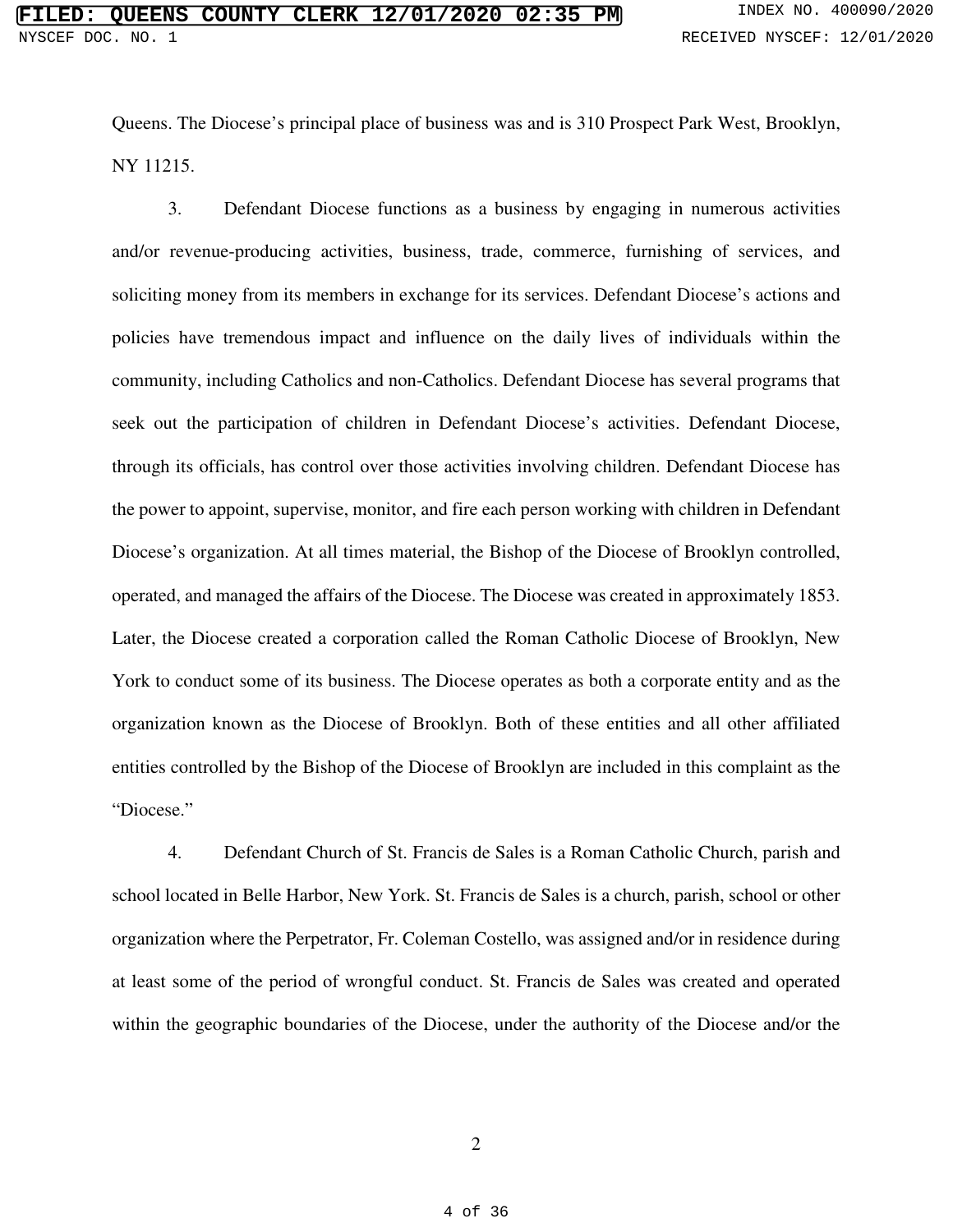Bishop. Defendant Diocese oversaw, managed, controlled, directed and operated Defendant St. Francis de Sales, including the school, St. Francis de Sales Catholic Academy.

5. Defendant St. Virgilius Roman Catholic Church is a church, parish, school or other organization located in Broad Channel, Queens County, New York. St. Virgilius is a church, parish, school, or other organization where the Perpetrator, Fr. Coleman Costello, was assigned and/or in residence during at least some of the period of wrongful conduct. St. Virgilius was created and operated within the geographic boundaries of the Diocese, under the authority of the Diocese and/or the Bishop.

6. Defendant Fr. Coleman Costello ("Costello" or "the Perpetrator") was at all times relevant an ordained priest in the Roman Catholic Church. During the dates of abuse, Costello was a practicing priest, with faculties from the Diocese, assigned to and/or within the geographic boundaries of the Diocese and/or St. Francis de Sales, and/or St. Virgilius Roman Catholic Church, and was under the direct supervision, employ and/or control of the Diocese and/or St. Francis de Sales, and/or St. Virgilius Roman Catholic Church and/or DOES 1-10.

7. Defendant Does 1 through 10, inclusive, are individuals and/or business or corporate entities incorporated in and/or doing business in New York whose true names and capacities are unknown to Plaintiff who, therefore, sues such Defendants by such fictitious names, and who will amend the Complaint to show the true names and capacities of each such Doe Defendant when ascertained. Each such Doe Defendant is legally responsible in some manner for the events, happenings and/or tortious and unlawful conduct that caused the injuries and damages alleged in the Complaint.

8. Fr. Costello and/or each Defendant were and/or are the agent, subagent, volunteer, servant and/or employee of the Diocese and/or St. Francis de Sales, and/or St. Virgilius, and/or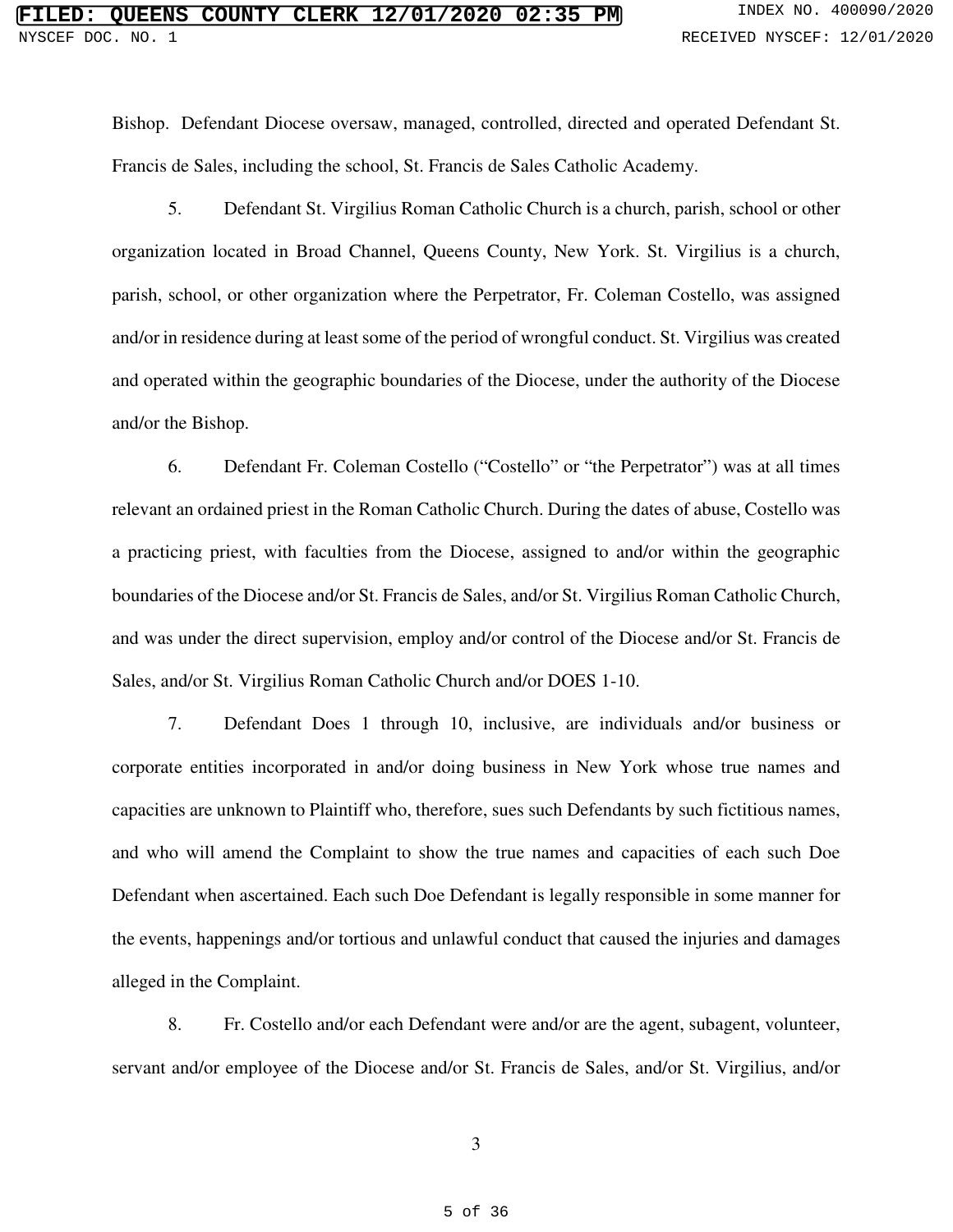DOES 1-10. Fr. Costello and/or each Defendant was acting within the course and scope of his, her, or its authority as an agent, subagent, volunteer, servant and/or employee of Fr. Costello and/or the Diocese and/or St. Francis de Sales, and/or St. Virgilius, and/or DOES 1-10. Fr. Costello and/or the Diocese and/or St. Francis de Sales, and/or St. Virgilius, and/or DOES 1-10, and each of them, are individuals, corporations, partnerships, and other entities which engaged in, joined in, and conspired with the other wrongdoers in carrying out the tortious and unlawful activities described in the Complaint, and the Diocese and/or St. Francis de Sales, and/or St. Virgilius, and/or each Defendant ratified the acts of Fr. Costello and/or the Diocese and/or St. Francis de Sales, and/or St. Virgilius, and/or DOES 1-10.

## **JURISDICTION AND VENUE**

9. This Court has personal jurisdiction over the Defendants pursuant to CPLR 301 and 302, in that the Defendants reside in the State of New York and the County of Queens.

10. This Court has jurisdiction over this action because the amount of damages Plaintiff seeks exceeds the jurisdictional limits of all lower courts, which would otherwise have jurisdiction.

11. Venue for this action is proper in the County of Queens pursuant to CPLR 503 in that one or more Defendants reside in this County and a substantial part of the events and omissions giving rise to the claim occurred in Queens County.

### **BACKGROUND FACTS APPLICABLE TO ALL COUNTS**

12. At all times material, Fr. Coleman Costello was a Roman Catholic priest employed by the Diocese of Brooklyn. Fr. Costello has retired, but remains under the direct supervision, employ, and control of the Diocese and its Bishops. At the time of the abuse suffered by Plaintiff, Fr. Costello was also under the direct supervision, employ, and control of St. Francis de Sales and/or St. Virgilius.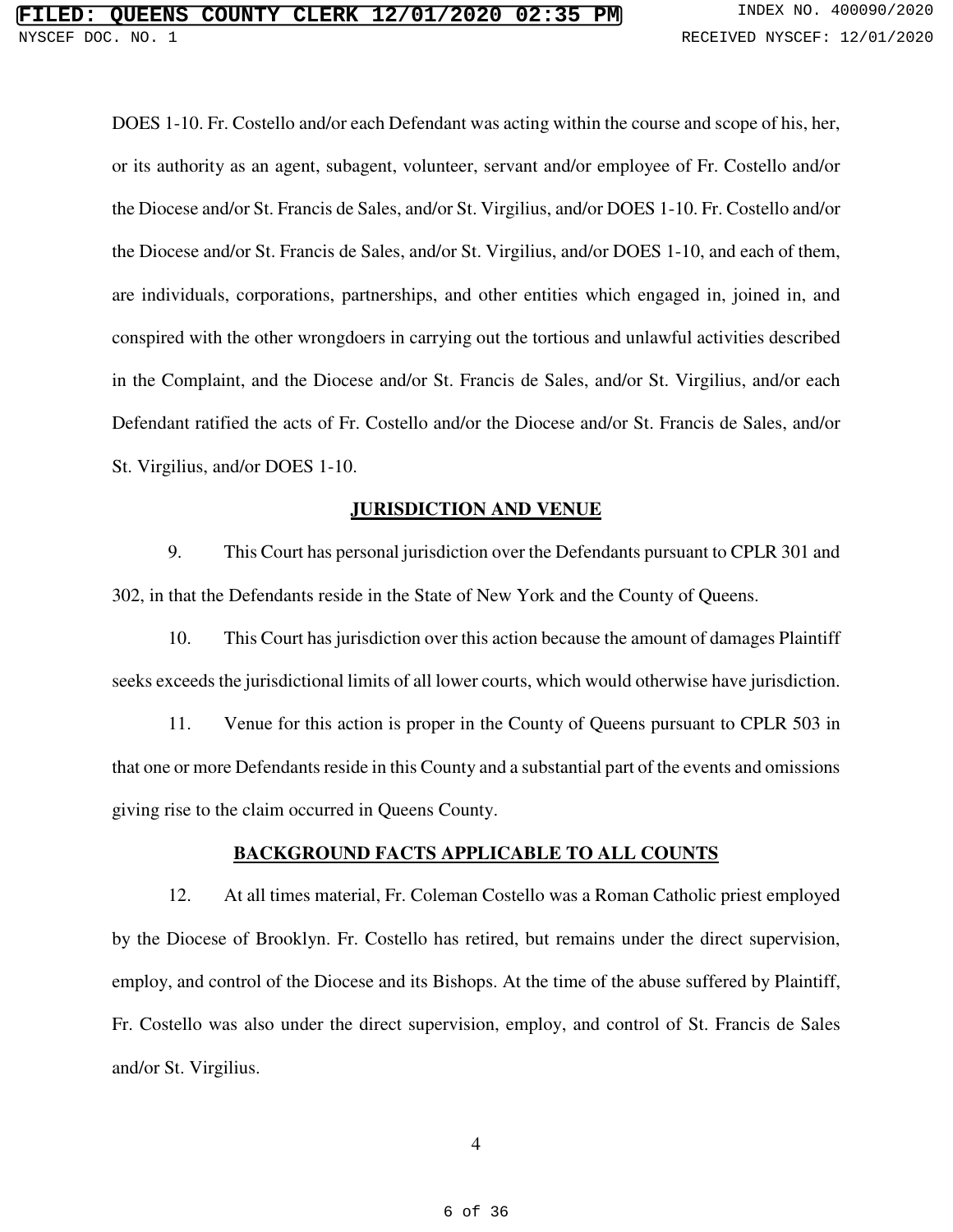13. Defendants Diocese, St. Francis de Sales and/or St. Virgilius placed Fr. Costello in positions where he had access to and worked with children as an integral part of his work, including at parishes, Catholic Charities programs such as Catholic Youth Organizations, recreation centers, schools, and in outreach to homeless and at-risk youth.

## **Costello's Assignment History**

14. The Diocese ordained Fr. Costello as a priest in 1967. After his ordination and until his retirement, he served at numerous parishes in Defendant Diocese including, but not limited to:

St. Vincent de Paul, Williamsburg, NY (1967)

St. Anthony of Padua, Greenpoint, NY (1967-1969)

St. Francis de Sales in Belle Harbor, NY (1969-1972)

St. Virgilius in Broad Channel Queens Co., NY (1973-1980)

St. Saviour Church in Brooklyn, NY (1995-1996)

Sacred Heart of Jesus Church, Queens, NY (1998-2006)

St. Mel, Flushing, NY Queens (2007)

15. Fr. Costello has lived at the Bishop Mugavero residence since his retirement in 2008. Despite Defendants' knowledge of his propensities, he has not faced criminal prosecution or been listed on any sex offender registry.

16. For decades, Defendants have frustrated law enforcement efforts to investigate and forward for prosecution Defendants' agents who have committed crimes against children. Repeatedly, Defendants' failures to notify law enforcement have helped such criminals escape prosecution by concealing their crimes until the expiration of the applicable criminal statutes of limitation. The result of Defendants' conduct is predators such as Fr. Costello and other clergy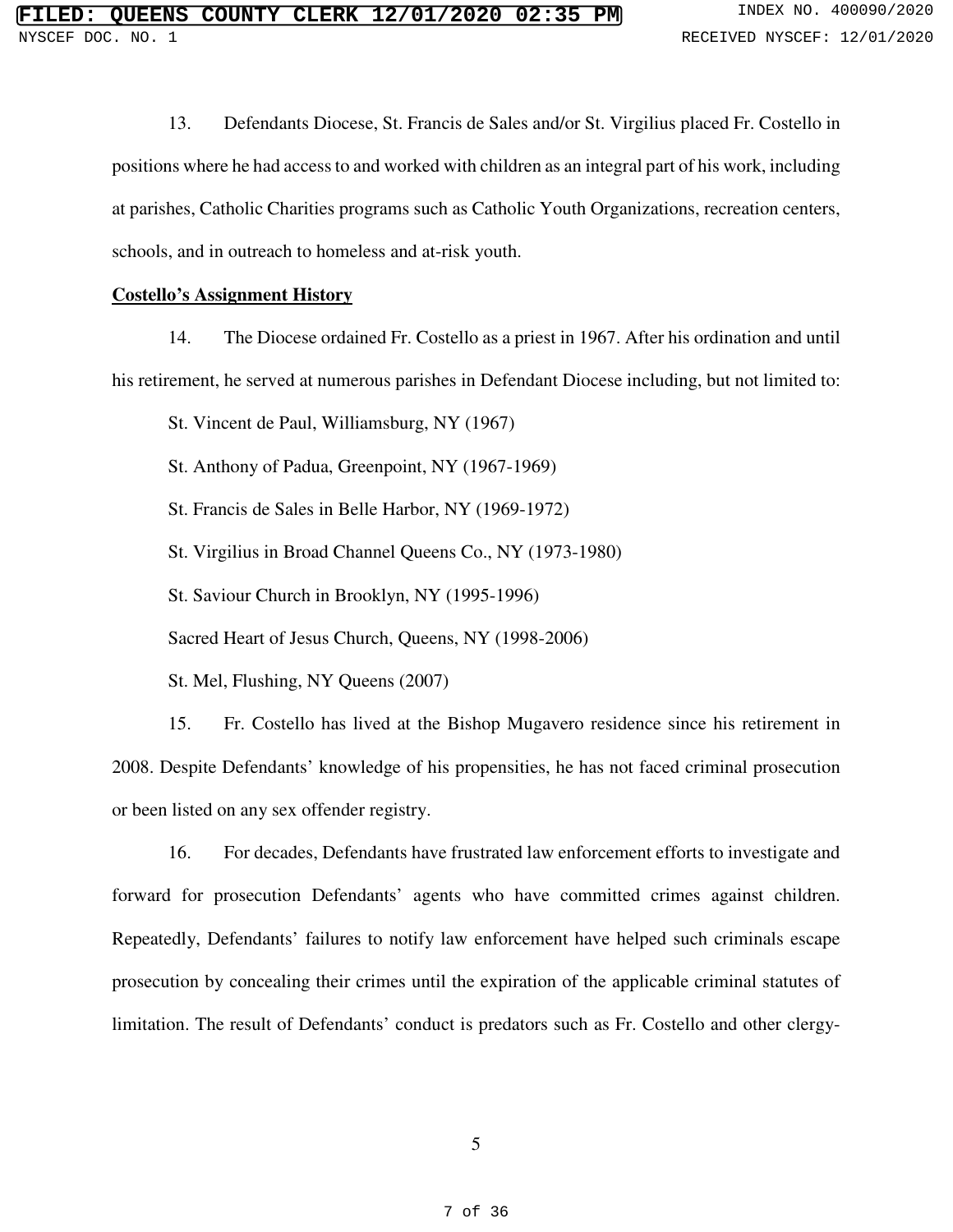perpetrators remained (until their deaths) and/or remain unregistered as sex-offenders and unidentifiable to the public as sexual predators.

17. Plaintiff came into contact with Fr. Costello in his capacity as an agent and representative of Defendants. The Diocese allowed Fr. Costello unfettered access to children beginning in his training to become a priest and continuing throughout his ministry. In his first assignments as a priest, Defendants, among other things, allowed him to supervise children participating in the Catholic Youth Organization, recreation centers, to work directly with at risk populations, including homeless youth, and to counsel young children without their parents present, and other activities.

18. Plaintiff had grown up in the Catholic Church, attending St. Francis de Sales Catholic Academy elementary school in third and fourth grade. Plaintiff later attended St. Agnes School for Boys in Sparkill, New York, from sixth through eighth grades. Plaintiff served as an altar boy at St. Agnes in seventh and eighth grades.

19. In the 9th grade, in and around the summer of 1971, Plaintiff had the misfortune of becoming homeless. It was in and around this time that Plaintiff met Fr. Costello at a recreation center in Rockaway Beach, NY, where Fr. Costello was running a Catholic outreach program for kids. In accord with the teachings, directives and influence of Defendants, Plaintiff developed great admiration, trust, reverence, and respect for the Roman Catholic Church, including the Diocese of Brooklyn and its agents such as Fr. Costello.

20. During and through these Catholic outreach programs for kids, Plaintiff, as a minor and vulnerable child, was dependent on Defendants and Fr. Costello.

21. Fr. Costello and Defendants' other pedophilic and/or ephebophilic agents groomed Plaintiff and other children for abuse and/or committed acts of childhood sexual abuse at the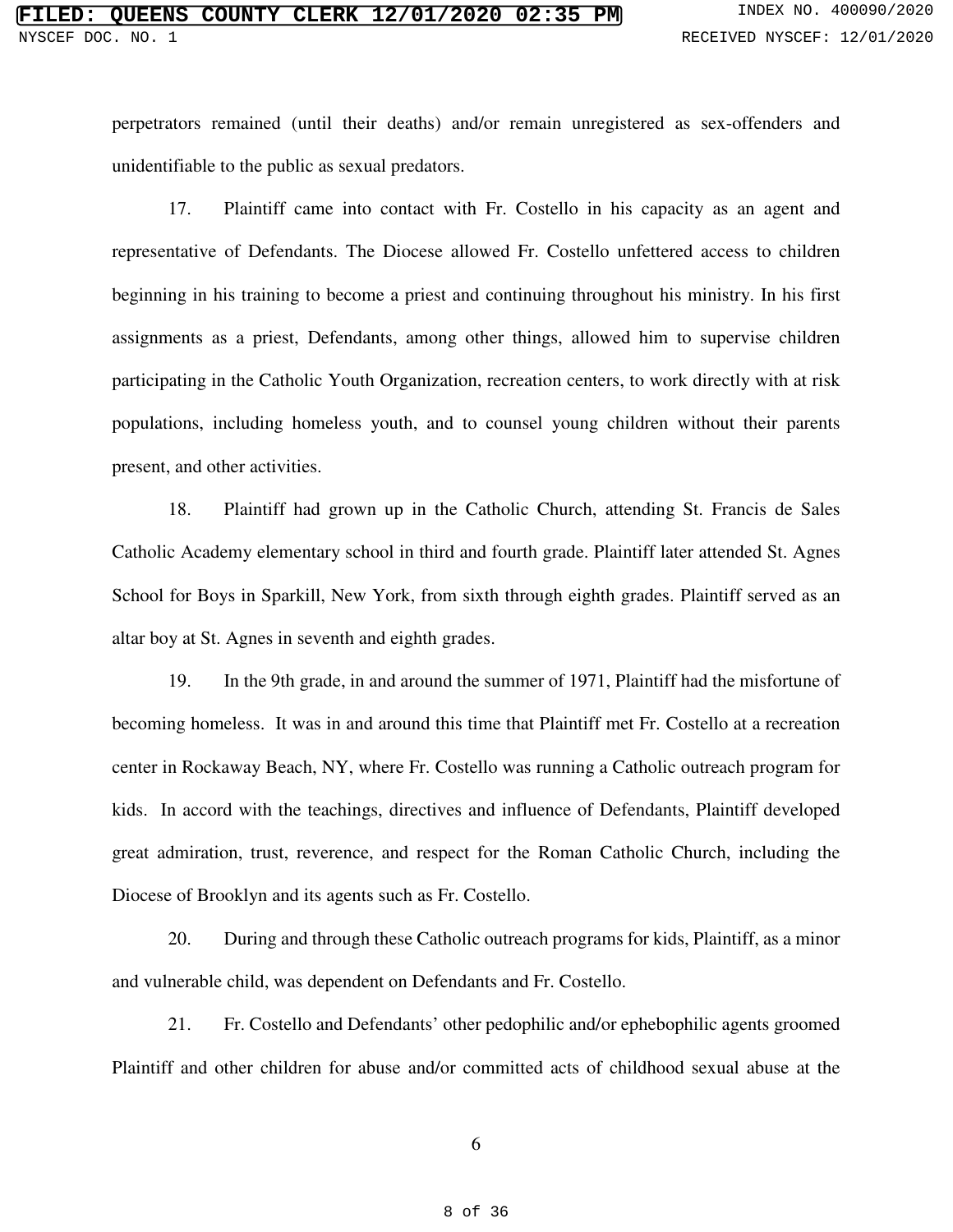recreation center in Rockaway Beach, and/or St. Francis de Sales, and/or St. Virgilius, and/or at various locations around New York. By failing to report known or suspected abuse to the proper authorities, Defendants' practice of concealing the identities, propensities, and current assignments and/or residences of these perpetrators has enabled and empowered such men to sexually assault and/or continue to place at risk countless children around the various locations in New York where Defendants conduct their business. By failing to report known or suspected abuse to the proper authorities, Defendants have greatly increased the danger to children by continuing to transfer perpetrators such as Fr. Costello, after allegations of abuse arise, from parish to parish while also allowing them to work with children. Defendants' conduct evidences a policy of secrecy that has created a culture of hidden sexual abuse to which Plaintiff and countless other children have fallen victim. Fr. Costello's history, as set forth below, is but one example of the threat to today's children posed both by such men, and by Defendants' continuing practices in managing them.

### **Fr. Costello is Ordained as a Priest in the Diocese of New York in 1967**

22. After Fr. Costello was ordained as a priest in 1967, his first assignments were as an assistant at St. Vincent de Paul in Williamsburg, NY, and then at St. Anthony of Padua in Greenpoint, NY from 1967-1969. From there, he was assigned to St. Francis de Sales from 1969- 1972. At least part of his role at St. Francis de Sales involved leadership at a recreation center focused on outreach to youth through the Catholic Youth Organization and/or Catholic Charities of Brooklyn. Fr. Costello was then moved to St. Virgilius from 1973-1980. For a period in the 1980s, Fr. Costello was released from his Diocesan assignment, but he remained a priest. From 1995 to 1996, he was at St. Saviour Church in Brooklyn, NY. He was at Sacred Heart of Jesus Church, in Queens, NY from 1998-2006, and at St. Mel, Flushing, NY, Queens in 2007 before retiring in 2008 to the Bishop Mugavero Residence in Douglaston, NY.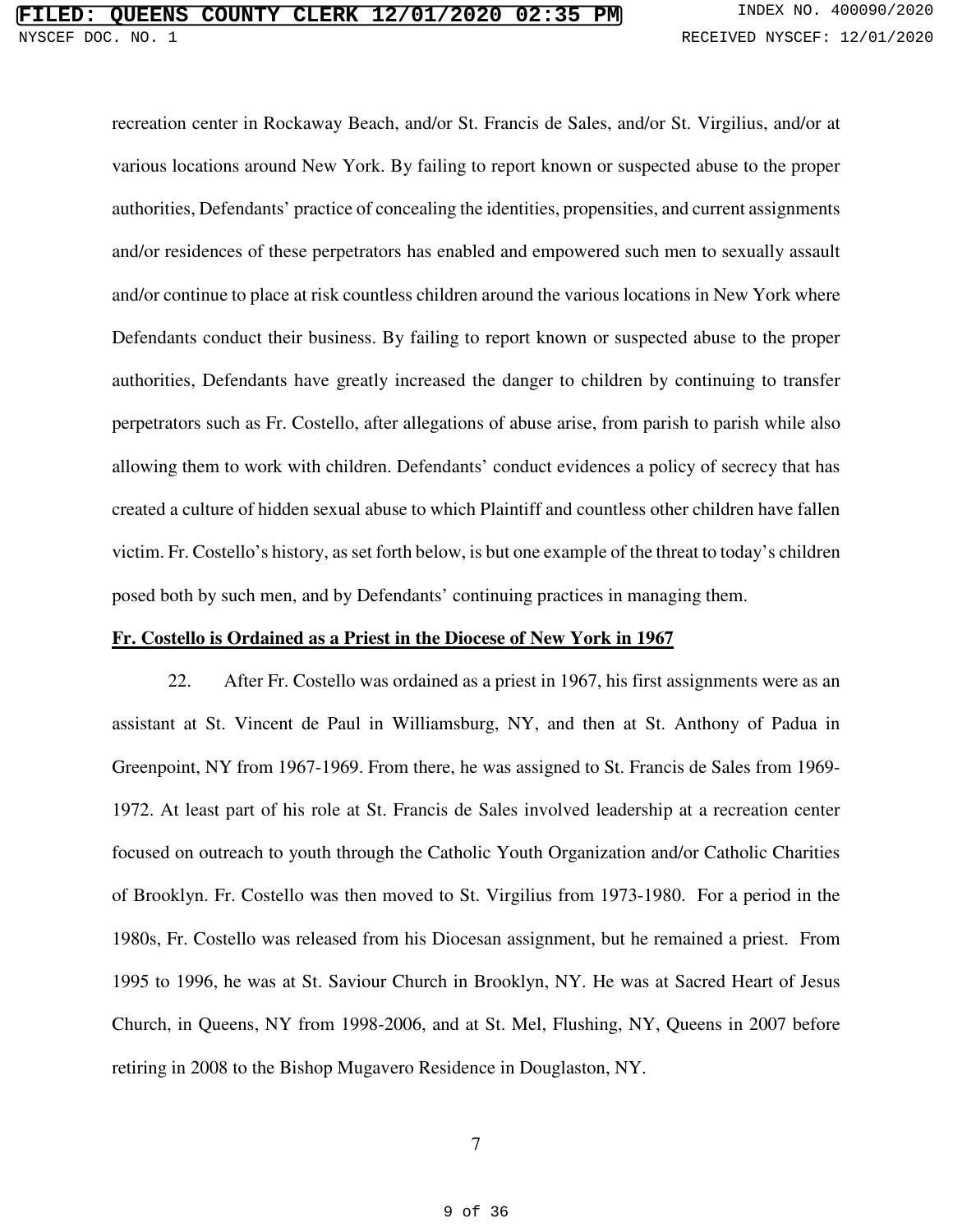### **Fr. Costello Sexually Abuses Plaintiff**

23. Plaintiff was born in Staten Island, New York. He was abandoned at birth at the Catholic Charities building next door to St. Francis College. He was initially placed in foster care until his birth mother picked him up just before Kindergarten.

24. Plaintiff was raised in the Catholic faith. His mother and stepfather were Catholic, and Plaintiff completed his catechism studies so he could receive communion. Plaintiff had an uncle who was a Franciscan and an aunt who was a nun. Plaintiff believed priests were God's representatives and were to be trusted.

25. When Plaintiff was in third grade, he was again placed in foster care. He lived with a devout Catholic family in Rockaway Beach, NY. Plaintiff attended St. Francis de Sales Catholic School and he attended St. Francis de Sales Catholic Church along with his family. Plaintiff later attended St. Agnes home for boys for grades six to eight. He also served as an altar boy in seventh and eighth grades. In ninth grade, Plaintiff returned to live with his mother in Staten Island, but only for a short period until his mother threw him out of the house. Plaintiff was homeless from 1971-1974 when he was 13-17 years old. As a homeless youth, Plaintiff was in a particularly vulnerable position.

26. During the summer of 1971, shortly after he was kicked out of the house, Plaintiff met Fr. Costello. Fr. Costello's ministry included doing Catholic outreach for children by running a recreation center in Rockaway Beach, NY. One of Plaintiff's friends from St. Francis de Sales who knew Plaintiff had become homeless suggested Fr. Costello could help Plaintiff. Plaintiff went to the recreation center to speak with Fr. Costello. He told Fr. Costello that he was homeless. As a homeless youth, Plaintiff was uniquely vulnerable and incapable of protecting himself. Fr.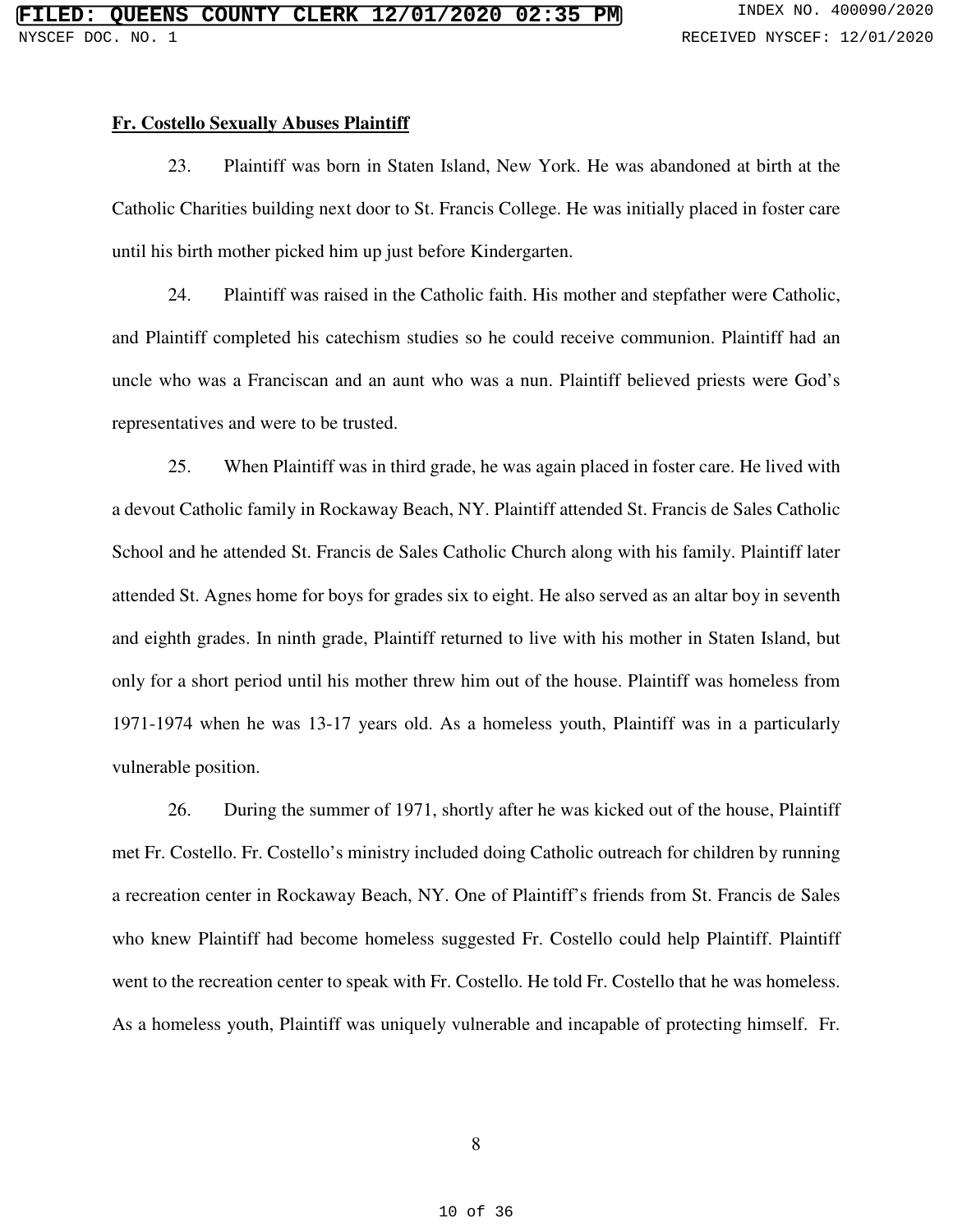Costello recognized that Plaintiff was in a vulnerable position and, as a representative of Defendant Diocese and Defendant St. Francis de Sales, Fr. Costello took Plaintiff in.

27. Fr. Costello was warm and friendly. He assured Plaintiff that everything would be all right and gave Plaintiff a hug, an expression of human warmth that had become rare in the boy's life. Fr. Costello also took the starving boy for pizza at Harbor Pizzeria, and then brought him back to the recreation center. Fr. Costello assured Plaintiff he would get a good night's sleep that night. Fr. Costello then drove Plaintiff back to the rectory where Plaintiff slept on a cot in what he believed to be Fr. Costello's living quarters. Plaintiff felt safe and, because Fr. Costello was a priest, believed the man could be trusted.

28. Plaintiff stayed with Fr. Costello for several days. During Plaintiff's second night at the rectory, he met a younger priest at the dinner table. The younger priest looked concerned and shocked to see Plaintiff. Fr. Costello told the younger priest that he was trying to find Plaintiff a home. The following day, the young priest invited Plaintiff to go for a drive with him. During the ride, the young priest expressed concern about Fr. Costello's conduct with Plaintiff and extensively questioned Plaintiff about whether Fr. Costello had touched Plaintiff. Nothing inappropriate had occurred at that time, and Plaintiff was confused by the questions. He mentioned that Fr. Costello had given him a hug at the recreation center. The young priest made comments like, "I'm close if you need me."

29. When Plaintiff returned from the drive with the young priest, Fr. Costello seemed nervous and tense. He asked Plaintiff what the priest was saying and asked what Plaintiff and the priest talked about. Plaintiff told Fr. Costello that the priest asked many confusing questions. Fr. Costello put an arm around Plaintiff's shoulders and assured Plaintiff everything was ok. Although the younger priest knew Fr. Costello was grooming and/or sexually abusing Plaintiff, the priest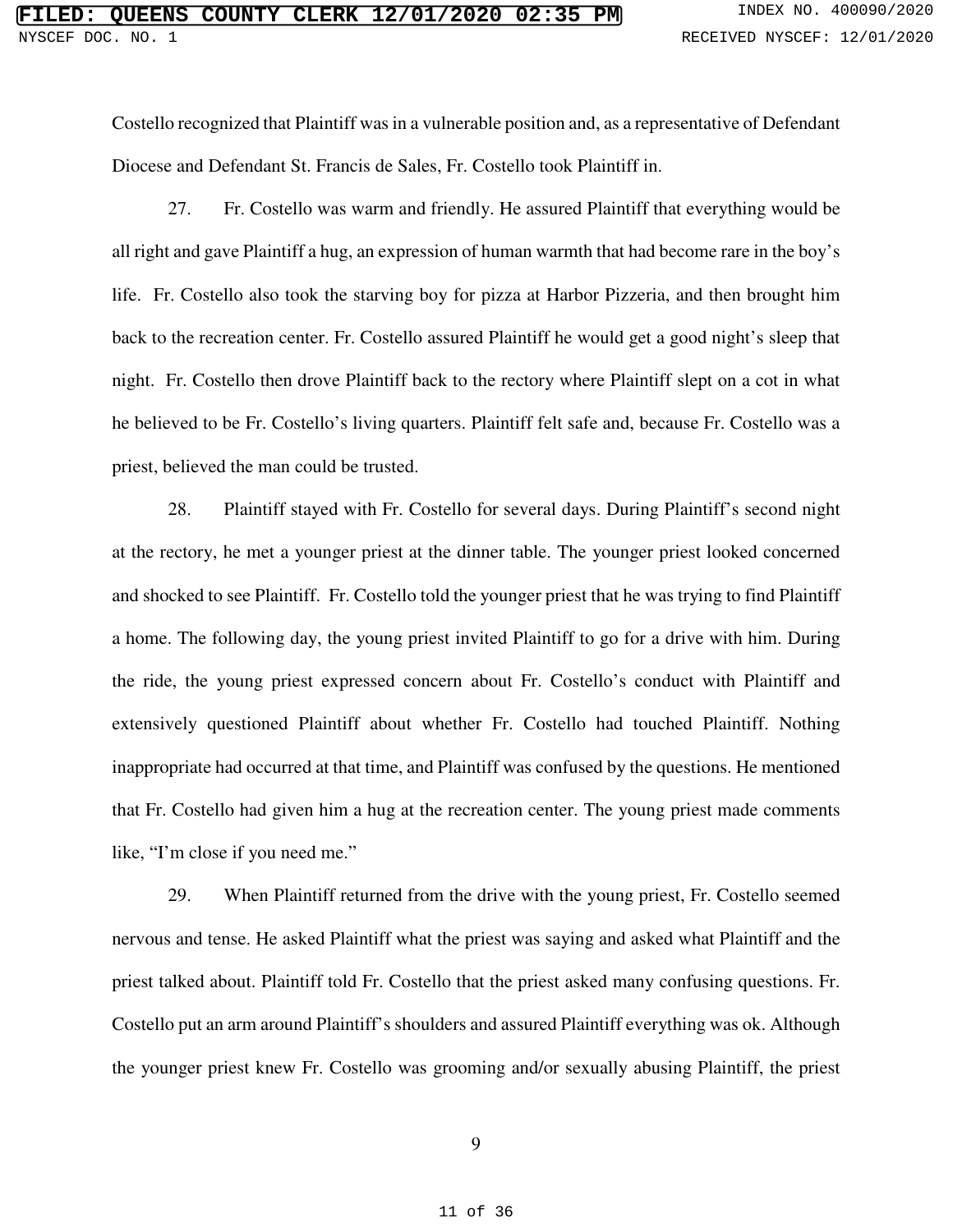made no effort to ever follow up and check on Plaintiff's safety after their initial discussion, and made no effort to notify law enforcement.

30. Fr. Costello later arranged for Plaintiff to be admitted to an inpatient drug rehabilitation program, despite the boy not having a drug problem. Fr. Costello told Plaintiff to pretend he had a drug problem. After approximately three nights at the drug rehabilitation center, the people running the program called Fr. Costello to pick up Plaintiff because he did not have a drug problem. Fr. Costello was angry with Plaintiff for not keeping up the ruse. Fr. Costello told Plaintiff he would have to take care of himself for a little while. Plaintiff was on his own again, and would ride the train at night for warmth and a safe place to sleep. Before long, Plaintiff returned to the recreation center and apologized to Fr. Costello about being kicked out of the drug rehabilitation program. Fr. Costello, on behalf of Defendant Diocese and Defendant St. Francis de Sales, again took Plaintiff in. Fr. Costello let Plaintiff sleep in the back seat of his car that night. Fr. Costello's abuse of Plaintiff began the next day.

31. While Plaintiff and Fr. Costello were sitting in Fr. Costello's car, which was parked in the theater district, Fr. Costello leaned over and hugged plaintiff. Fr. Costello then pushed Plaintiff's face into Fr. Costello's lap. Fr. Costello rubbed the back of Plaintiff's head while forcing Plaintiff's head against his groin. Fr. Costello took his penis out of his pants and tried to induce Plaintiff to orally copulate him. Despite Plaintiff pulling away, Fr. Costello kept telling Plaintiff to "put your mouth on it," while forcing Plaintiff's head down onto his penis. Plaintiff ultimately stopped fighting against Fr. Costello and did as the priest had demanded. During this time, Fr. Costello also began touching Plaintiff's buttocks and genitals. When done, Fr. Costello gave Plaintiff \$5 and sent him away to get something to eat. Father Costello again told Plaintiff he would have to be on his own for a while, but told Plaintiff to call him if he was in need of assistance.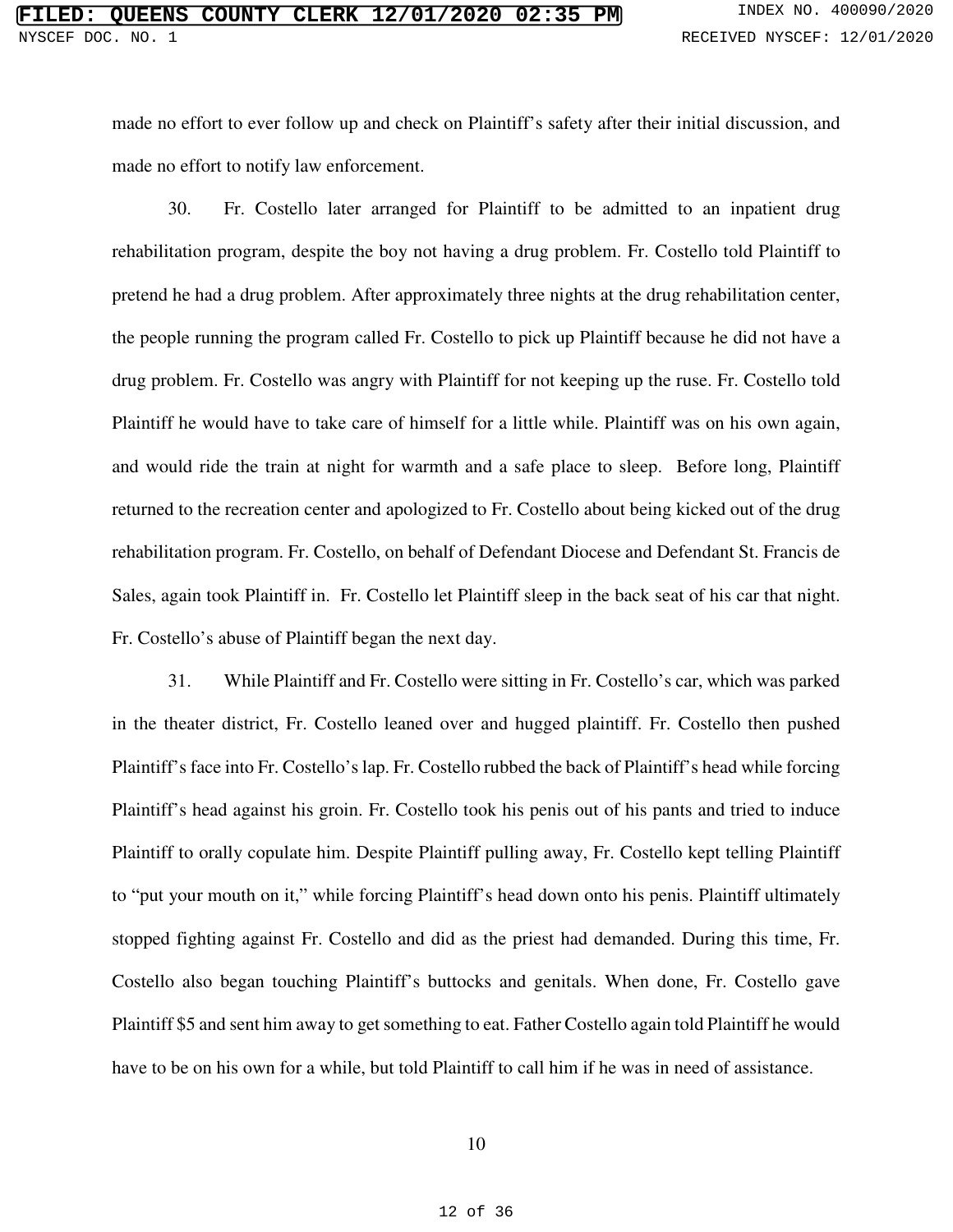32. Plaintiff was 13 when the sexual abuse began. The sexual abuse continued over the next two years and ended when Plaintiff was 15 years old. Plaintiff was a vulnerable, homeless youth throughout this time. Fr. Costello promised to help and assist Plaintiff using the resources available to him through Defendant Diocese, Defendant St. Francis de Sales and, ultimately, Defendant St. Virgilius where Defendant Fr. Costello transferred in and around 1973, but would routinely sexually abuse Plaintiff before providing any assistance. Fr. Costello would direct and/or induce Plaintiff to perform oral sex on him. As the abuse evolved over time, Fr. Costello would also orally copulated Plaintiff. Fr. Costello was always trying to French kiss plaintiff. Usually, Fr. Costello would induce Plaintiff to orally copulate him. Eventually, in addition to oral copulation, Fr. Costello began to digitally penetrate Plaintiff as part of the abuse. Fr. Costello's abuse of Plaintiff occurred about twice a month for a period of two years.

33. Fr. Costello continued to be a priest within the Diocese of Brooklyn throughout this time, bringing Plaintiff to the recreation center on multiple occasions. Although retired, Fr. Costello remains in good standing with the Diocese.

34. As reflected by the questions of the younger priest who questioned Plaintiff about Fr. Costello, the Diocese was aware of the fact that Fr. Costello engaged in grooming behavior with Plaintiff. Additionally, the younger priest's questions reflect a prior knowledge and awareness that Fr. Costello had previously engaged in sexual abuse of children before Fr. Costello abused Plaintiff.

35. The Diocese, whose agents not only knew of but also facilitated Costello's abuse of children, never reported Fr. Costello to law enforcement but, instead, concealed the crimes against children. The Diocese did so while not only allowing the priest to remain in ministry, but also promoting him to assignment locations that further facilitated his tendencies to sexually abuse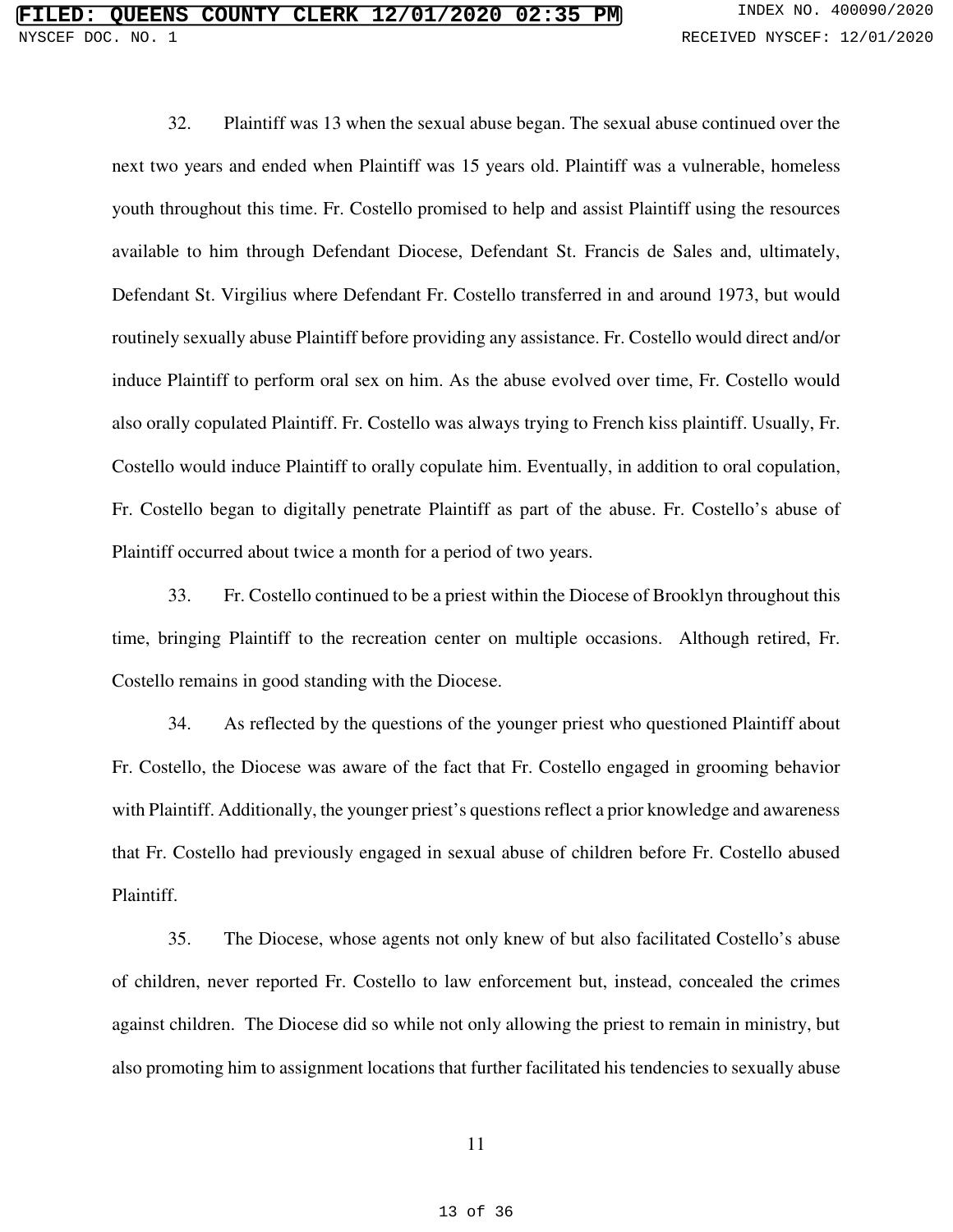children. The Diocese allowed Costello to perform his ministry in ways that gave him even more access to children, such as serving in multiple positions for the Catholic Youth Organization and providing him assignments of outreach to at-risk youth. As a direct result of the Diocese's enabling behavior and failure to properly supervise Costello, Costello subjected Plaintiff – and undoubtedly countless other children– to the most horrific of abuses, countless times.

36. Defendant Diocese holds its leaders and agents out as people of high morals, and as possessing immense power. Defendant Diocese teaches families and children to obey these leaders and agents, teaching families and children to respect and revere these leaders and agents. Defendant Diocese solicits youth and families to its programs, marketing to youth and families, recruiting youth and families, and holding out the people that work in its programs as safe and trusted leaders.

37. As a result, Defendants' leaders and agents have occupied positions of great trust, respect, and allegiance among members of the public, including Plaintiff.

38. By placing Fr. Costello in an assignment, Defendant Diocese, through its agents, affirmatively or implicitly represented to minor children, their families, and members of the public that Fr. Costello did not pose a threat to children.

39. By placing Fr. Costello in an assignment, Defendant Diocese, through its agents, affirmatively or implicitly represented to minor children, their families, and members of the public that Fr. Costello did not have a history of molesting children.

40. By placing Fr. Costello in an assignment, Defendant Diocese, through its agents, affirmatively or implicitly represented to minor children, their families, and members of the public, which Defendant Diocese did not know of Fr. Costello's history of sexually abusing children.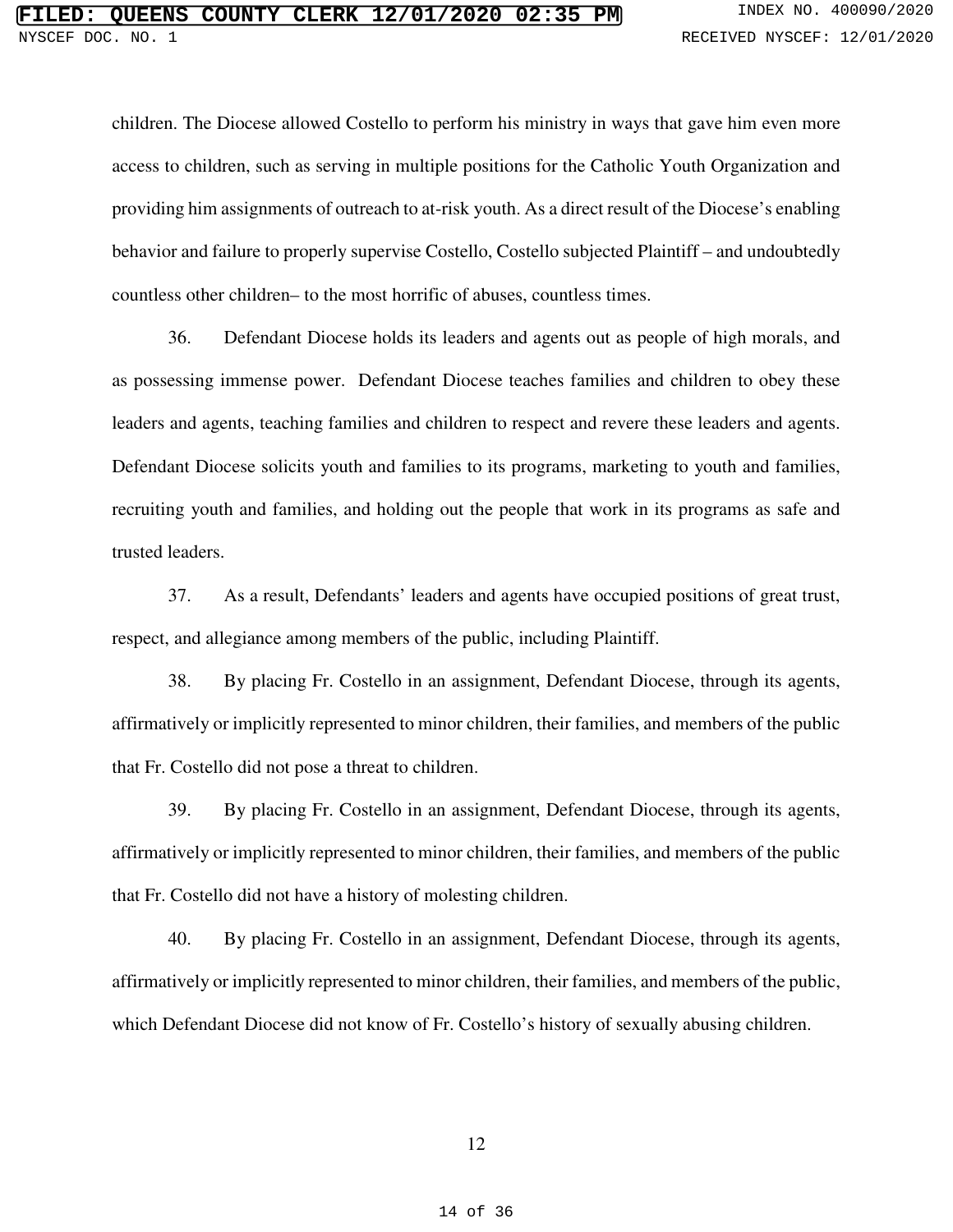41. By placing Fr. Costello in an assignment, Defendant Diocese, through its agents, affirmatively or implicitly represented to minor children, their families, and members of the general public that Defendant Diocese did not know that Fr. Costello was a danger to children.

42. The Diocese knew or should have known that employing child rapists like Fr. Costello and giving them unchecked access to children and the public at large is an extremely risky practice and is likely to expose the public to the threat of criminal activity.

43. Defendant Diocese affirmatively concealed Fr. Costello's history of sexual abuse from the public.

44. Defendant Diocese failed to warn the public of the risk posed by Fr. Costello's access to children.

45. By placing Fr. Costello in a position of trust and authority, the Diocese exposed the public and Plaintiff, in particular, to the risk of becoming a victim of a criminal sexual act.

46. Sexual abuse, by its very nature, is an act that is committed in secret and, as a result, if the public is unaware of the potential that it will encounter a child molester, the public cannot take steps to protect itself from potential criminal activity.

47. By keeping Fr. Costello in a position of trust and authority (with ready access to children), the Diocese introduced the threat of criminal conduct into the public sphere.

48. In so doing, the Diocese created the opportunity and forum for Fr. Costello to commit criminal acts against members of the public, including Plaintiff, thus impairing the public health, welfare, and safety.

49. The public has an inherent right to be free from activities that pose a risk to health, welfare, and safety.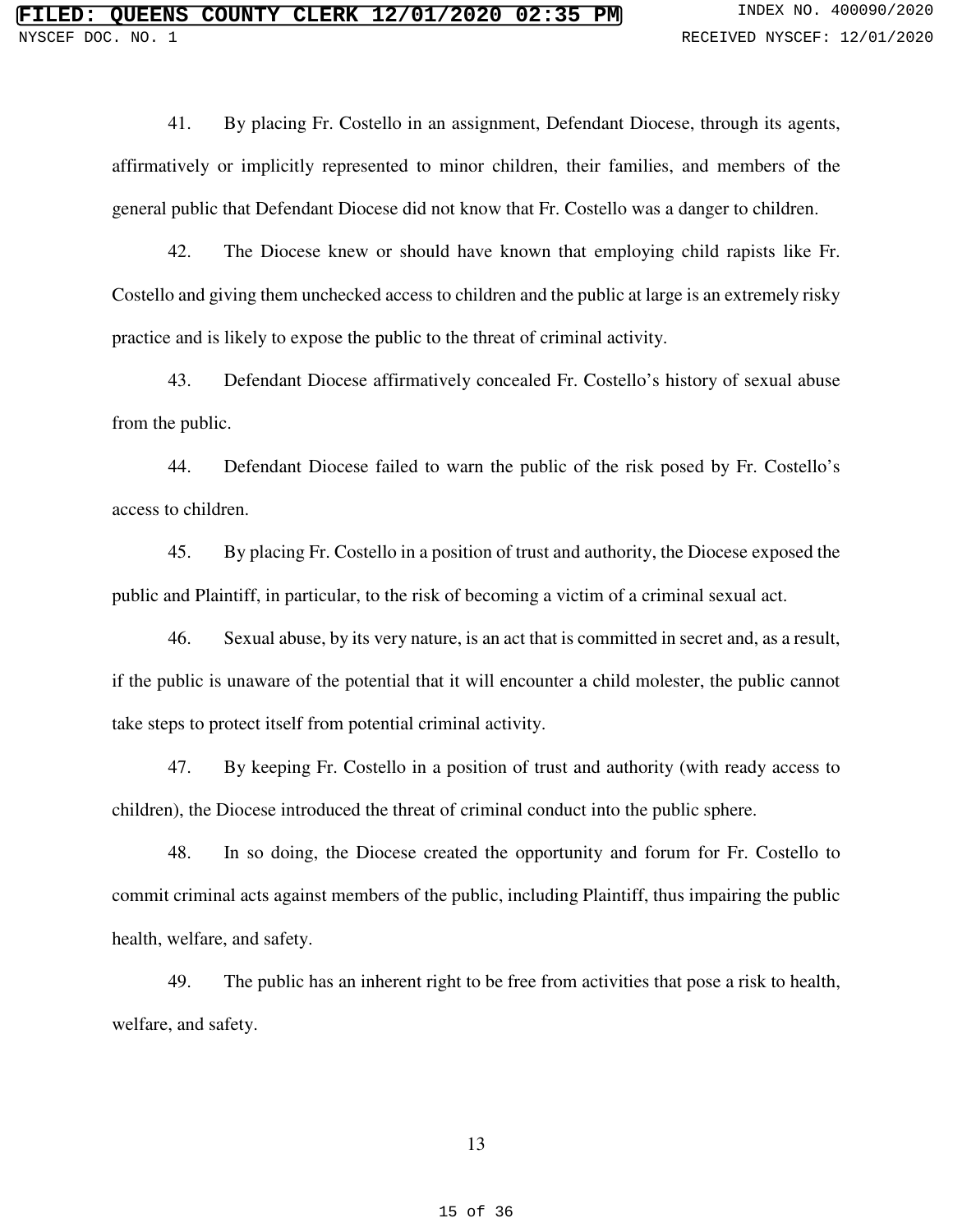50. Parents and families have an inherent and statutory right to protect their children from harm, and to have access to information that would allow them to do so.

51. The Diocese has a duty to refrain from taking actions that it knows or should know would expose the public to impairment of its health, welfare, and safety, including introducing the threat of criminal activity into the public sphere.

52. Despite this duty, the Diocese has, for decades, adopted a policy and practice of secrecy, covering up criminal activity committed by clerics and religious within the Diocese. This practice continues to the present day and encompasses all times relevant to the instant complaint.

53. The failure to disclose the identities, histories and information about sexually abusive clerics is unreasonable and knowingly or recklessly creates or maintains a condition that endangers the health, safety and welfare of a considerable number of members of the public, including Plaintiff.

54. On February 11, 2019, Defendant Diocese publicly admitted that it knew of 131 priests who worked in the Diocese that had been accused of sexual misconduct with minors. 77 of these priests died before the allegations against them became public and without facing any action from the Church or law enforcement.

55. Defendant Diocese continues to conceal important information about the priests on that list and the names and information about accused priests not on the list, thus continuing to expose an unknowing public to the threat of criminal activity.

56. As a result, Defendant Diocese's actions, children are at risk of being sexually molested. Further, the public has the mistaken belief that Defendant Diocese does not have undisclosed knowledge of clerics who present a danger to children.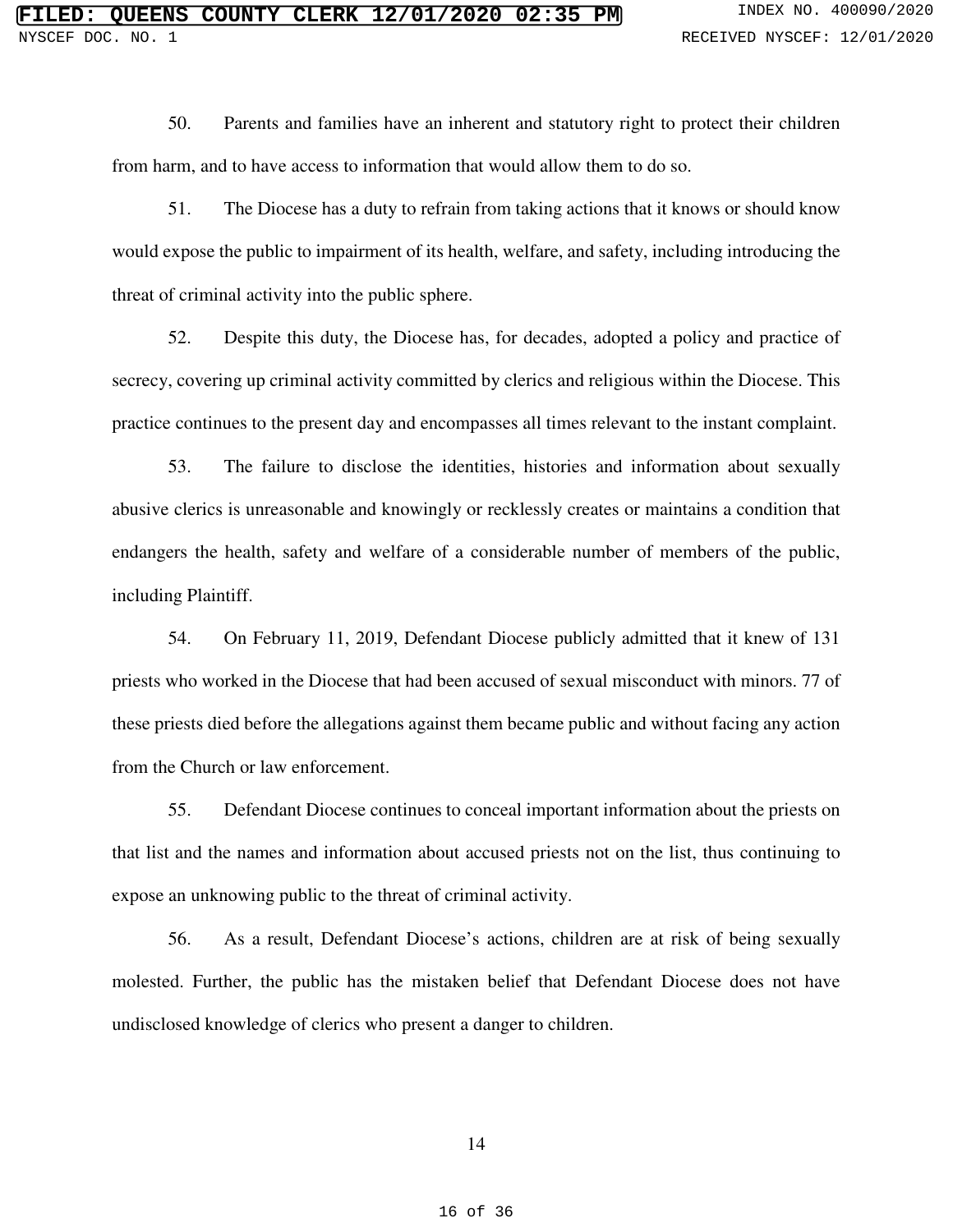57. Upon information and belief, prior to and since February 2019, Defendant Diocese has failed to report to the proper authorities multiple allegations of sexual abuse of children by its agents. As a result, children in the local community are at risk of being sexually molested.

## **COUNT 1: NUISANCE (COMMON LAW AND N.Y.S. SOCIAL SERVICES LAW §§ 411-428)**

58. Plaintiff incorporates all paragraphs of the Complaint as if fully set forth herein.

59. The Defendants' actions and omissions, as described above, have interrupted or interfered with the health, safety and welfare of the public. Pursuant to Correction Law Article 6- C, the Sex Offender Registration Act, the public has the right to know sex offenders' names, all aliases used, dates of birth, sex, race, height, weight, eye color, driver's license number, home address and/or expected place of domicile, any internet accounts with internet access providers belonging to such offender and internet identifiers that such offender uses, so that the public can identify such men and take protective measures on behalf of their children. In furtherance of that right, New York Soc. Services §§ 411-428 mandate reporting to child protective services any suspected childhood sexual abuse. The public also has a compelling interest in knowing if a prominent and powerful institution has cloaked in secrecy decades of sexual abuse. *In re The Clergy Cases I*, 188 Cal.App.4th 1224, 1236 (2010) ("all citizens have a compelling interest in knowing if a prominent and powerful institution has cloaked in secrecy decades of sexual abuse.").

60. The negligence and/or deception and concealment by Defendants interferes with and causes harm to these rights that are common to the public by preventing Defendants' predatory agents from being criminally prosecuted, thereby obstructing the public's right to identify such men as registered sex offenders. Defendants' secretive conduct also interferes with and causes harm to the public's right to know Defendants have concealed decades of sexual abuse by Roman Catholic Church leaders.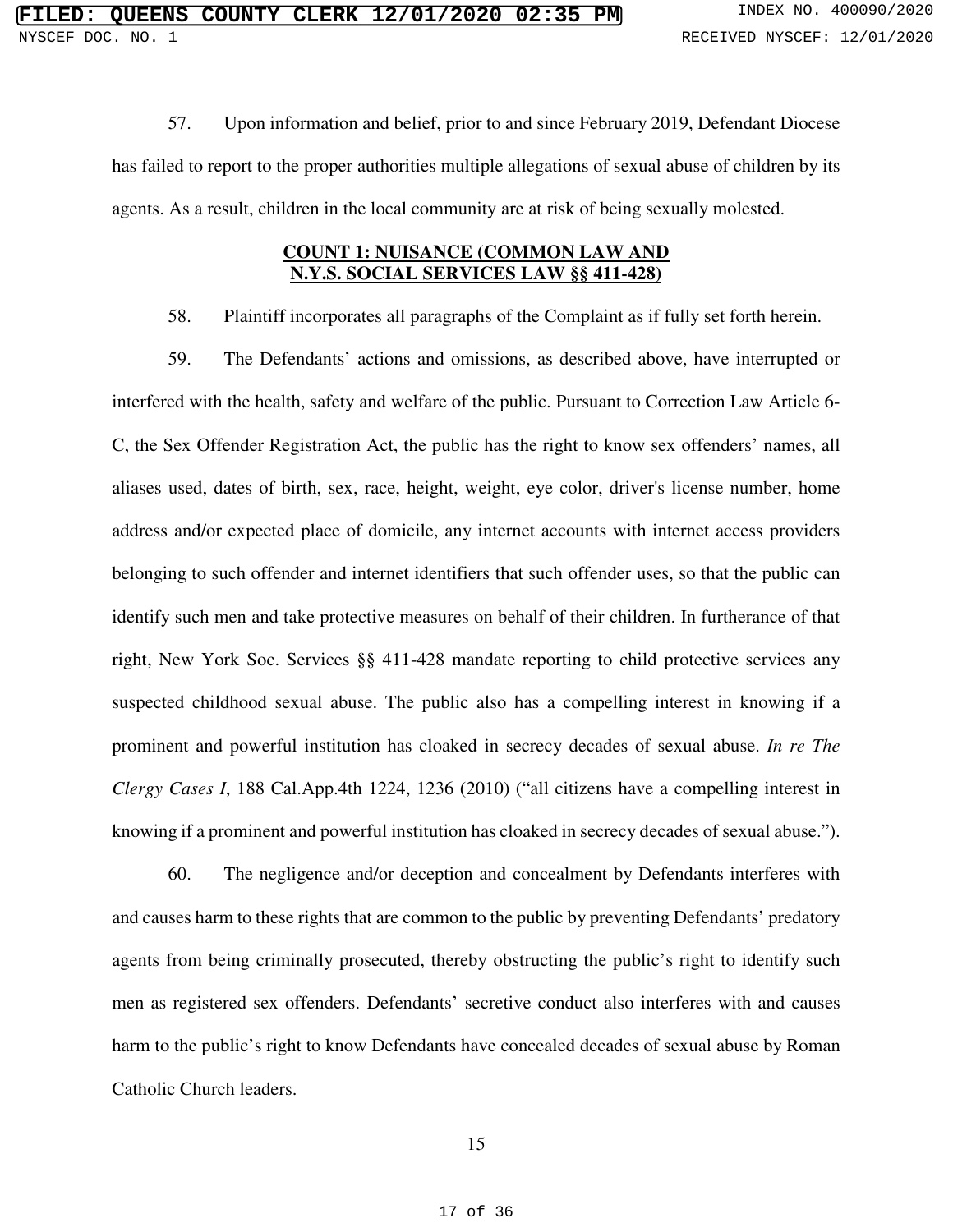61. Pursuant to NYS Social Services Law §413, school officials, which include but are not limited to teachers, guidance counselors, and school administrators, are required to report "when they have reasonable cause to suspect that a child coming before them in their professional or official capacity is an abused or maltreated child."

62. As the organization that oversaw, managed, controlled, directed and operated St. Francis de Sales Catholic Academy, Defendant St. Francis de Sales was required to report when it had reasonable cause to suspect that a child coming before them in their professional or official capacity is an abused or maltreated child.

63. As the organization that oversaw, managed, controlled, directed and operated St. Francis de Sales Catholic Academy, Defendant Diocese was required to report when it had reasonable cause to suspect that a child coming before them in their professional or official capacity is an abused or maltreated child.

64. Through it agents and in their professional and official capacities, both Defendant Diocese and Defendant St. Francis de Sales had reasonable cause to suspect that Plaintiff was being abused or maltreated by Fr. Costello no later than the summer of 1971, when Plaintiff was questioned by a young priest while staying at St. Francis de Sales with Fr. Costello.

65. The failure of Defendants Diocese and St. Francis de Sales to report suspected abuse makes them civilly liable for the damage proximately caused to Plaintiff by such failure.

66. Defendants have created and exposed the public to these unsafe conditions continuously and on an ongoing basis since at least the time Fr. Costello first abused Plaintiff, and has continued to expose the public to the unabated threat until the present day.

67. Further, as a direct and proximate result of Defendants' conduct, Plaintiff has suffered special and individualized harms separate and distinct from the harms suffered by the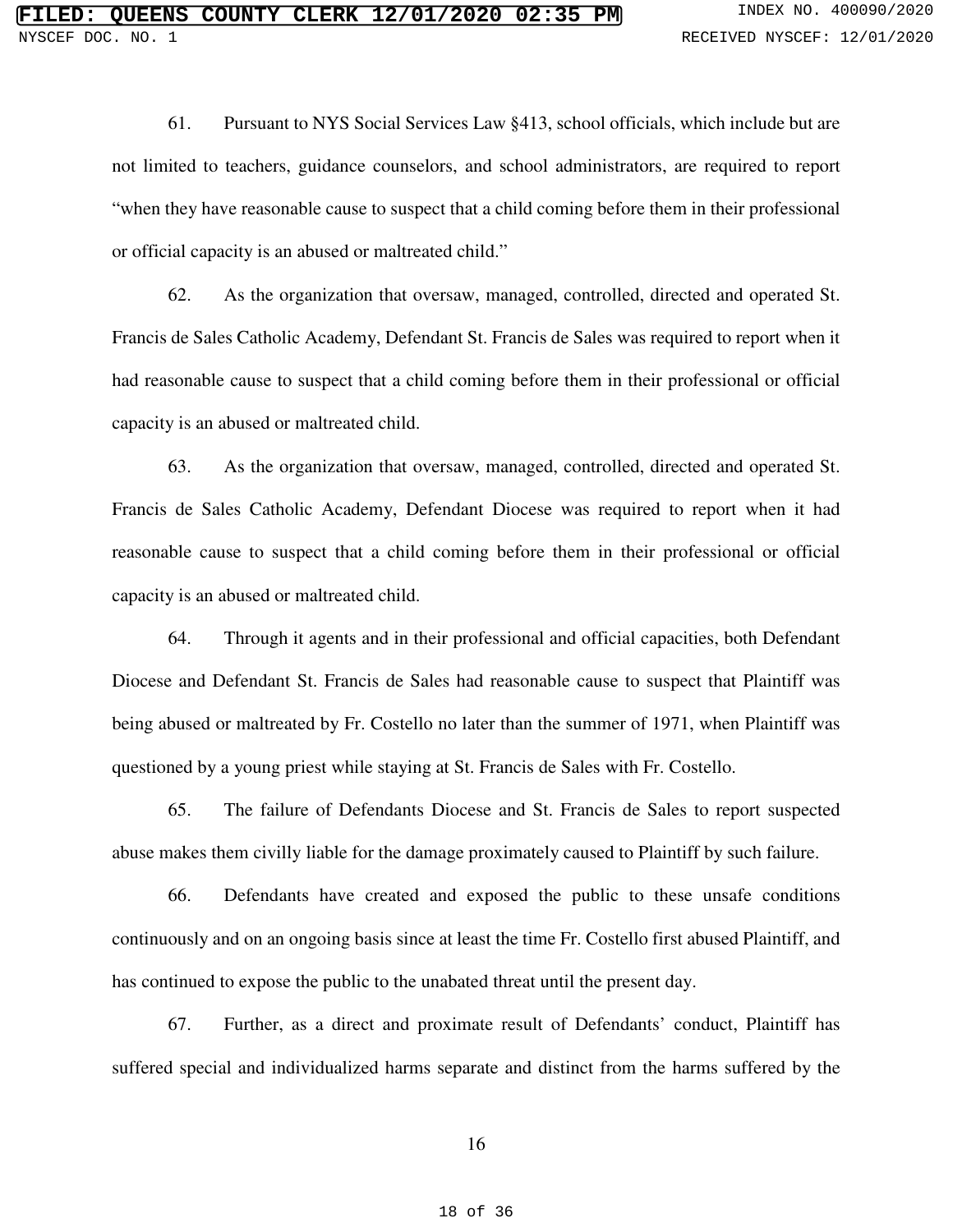public at large. As a homeless child, vulnerable and incapable of self-protection, Defendants' actions were especially injurious to Plaintiff's health as he was unaware of the danger posed by Fr. Costello and, because of Defendants' failure to disclose, Plaintiff was placed in the custody and control of Fr. Costello, an agent of Defendants, who subsequently sexually assaulted Plaintiff. The special injuries to Plaintiff are the sexual assaults by Fr. Costello that were caused and enabled by Defendants' deception and concealment of sexual abuse by church leaders.

68. The harm suffered by Plaintiff is the exact type of harm that one would expect to result from the Defendants' acts and omissions.

69. Defendants continue to conspire and engage and/or have conspired and engaged in efforts to: 1) conceal from the general public the sexual assaults committed by, the identities of, and the pedophilic/ephebophilic tendencies of Fr. Costello and the Diocese's other accused agents; and/or 2) attack the credibility of victims of the Diocese's agents; and/or 3) protect Fr. Costello and Defendants' other pedophilic/ephebophilic current and former agents from criminal prosecution and registration as sex offenders by concealing their crimes from law enforcement and other civil authorities; and/or 4) protect the Diocese's agents from criminal prosecution and registration as sex offenders by receiving reports or notice of misconduct by men such as Fr. Costello, but then transferring them to new assignments in unsuspecting communities without informing church members of the threat posed by such men; and/or 5) allow agents who the Diocese knows pose a threat to children to live freely in the community without informing the public.

70. The net result of the aforementioned activities is that Defendants have introduced the threat of criminal activity into the public sphere, disrupted and interfered with the public's statutory right to know the identities of sex offenders, and have thereby impaired the public's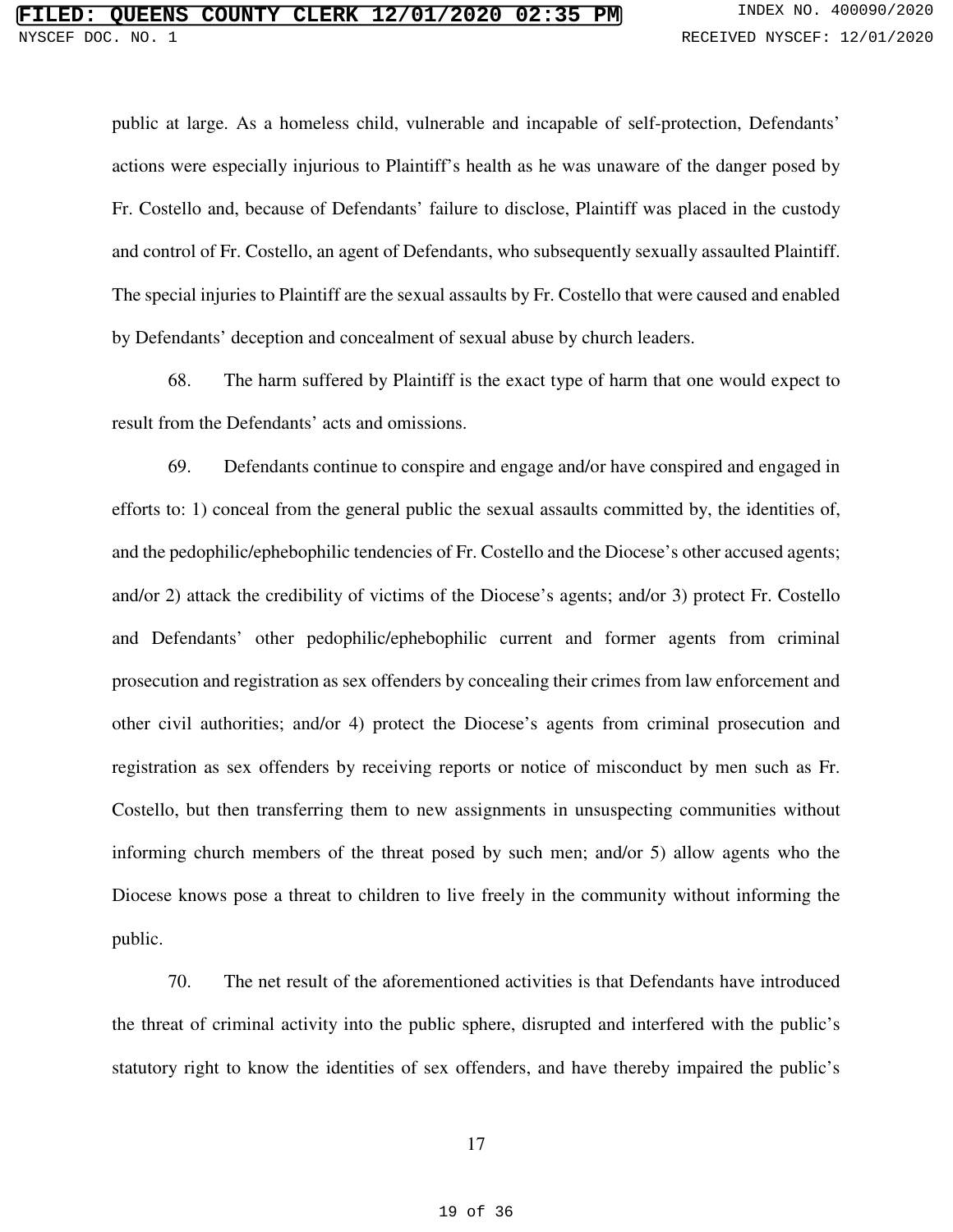health, safety and welfare. Children cannot be left unsupervised in any location where Defendants' agents are present, as the general public cannot trust Defendants to prohibit their pedophilic agents from supervising, caring for or having any contact with children, warn parents of the presence of the pedophilic agents of Defendants, identify their pedophilic agents, identify and/or report to law enforcement their agents accused of childhood sexual abuse. Defendants' policy of secrecy concerning their agents accused of childhood sexual abuse has prevented the criminal prosecution of such men, thus depriving the public of and causing harm to the public's right to identify and protect their children from sex offenders. That policy of secrecy also deprives the public of and causes harm to the right to identify Roman Catholic institutions that have cloaked in secrecy childhood sexual abuse by their agents.

71. The conduct of Defendants was especially injurious to Plaintiff's health, safety and welfare, as Plaintiff was vulnerable, incapable of self-protection, and sexually assaulted by Defendants' agent, Fr. Costello.

72. The conduct of Defendants was further especially injurious to Plaintiff's health, safety and welfare in that when Plaintiff discovered Defendants' conduct, Plaintiff experienced mental, emotional, and/or physical distress that he had been the victim of Defendants' conduct.

73. Plaintiff has suffered and/or continues to suffer special, particular and peculiar psychological and emotional harm and/or peculiar pecuniary harm, different in kind from the public, after learning of and experiencing Defendants' conduct.

74. The continuing public nuisance created by Defendants was and continues to be the proximate cause of the injuries and damages to the public and of Plaintiff's special injuries and damages as alleged herein.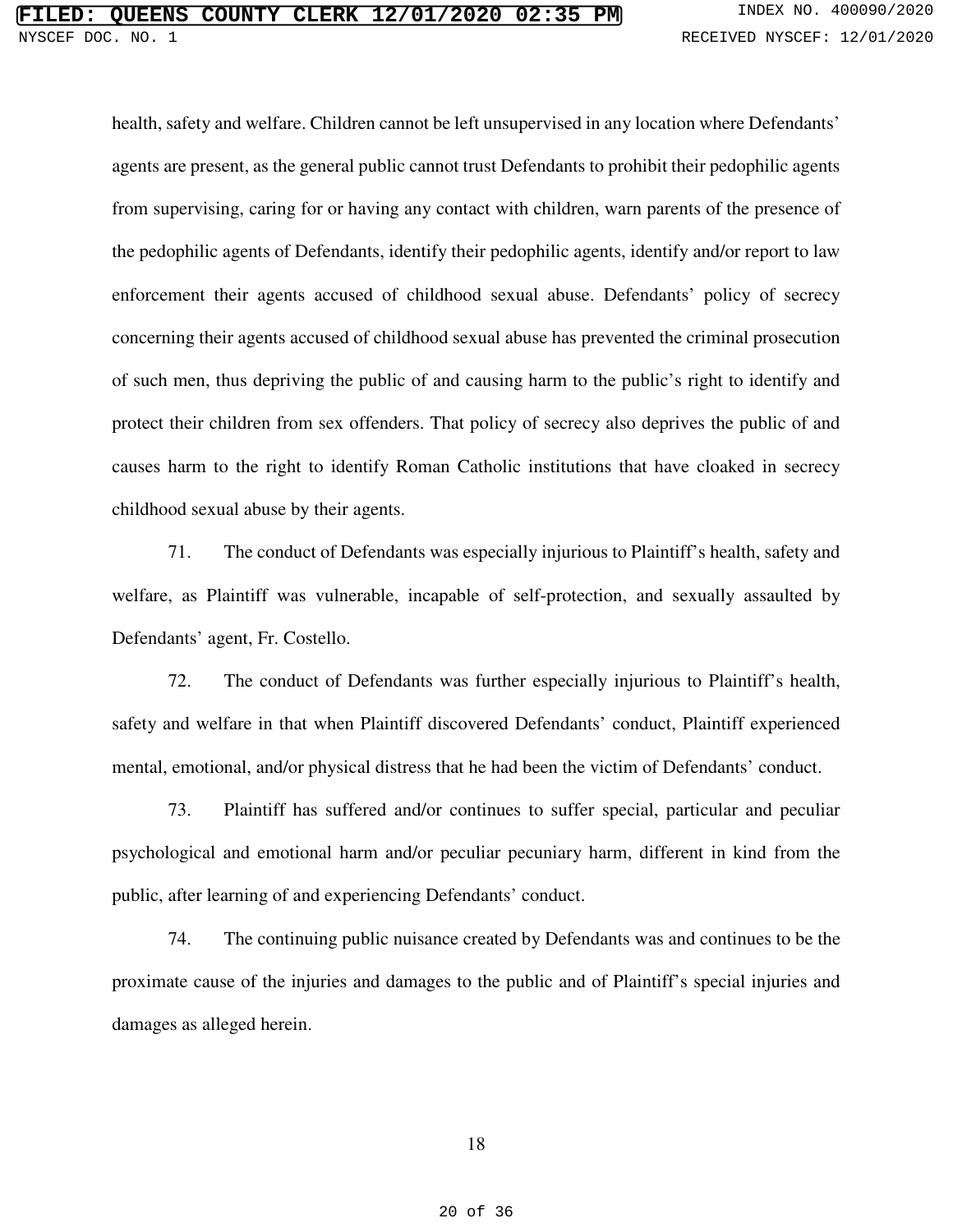75. In doing the aforementioned acts, Defendants acted negligently and recklessly and/or intentionally, maliciously and with conscious disregard for Plaintiff's rights.

76. Only Defendants know how many other of their predatory agents are, like Fr. Costello, roaming free in society as never convicted, unregistered, and unidentifiable sex offenders.

77. As a result of the above-described conduct, Plaintiff has suffered and continues to suffer special injury in that he suffers great pain of mind and body, shock, emotional distress, physical injuries, physical manifestations of emotional distress, embarrassment, loss of selfesteem, disgrace, humiliation, and loss of enjoyment of life; has suffered and continues to suffer spiritually; was prevented and will continue to be prevented from performing daily activities and obtaining the full enjoyment of life; has sustained and will continue to sustain loss of earnings and earning capacity; and/or has incurred and will continue to incur expenses for medical and psychological treatment, therapy, and counseling. As a proximate result of these injuries, Plaintiff has suffered general and special damages in an amount in excess of the jurisdictional minimum of this Court.

78. As a further result of the above-described conduct by Defendants, Plaintiff further requests injunctive relief prohibiting Defendants from, among other things: allowing their pedophilic/ephebophilic agents to have any unsupervised contact with children; transferring their pedophilic/ephebophilic agents to communities whose citizens are unaware of the risk to children posed by said agents; failing/refusing to disclose to and/or concealing from the general public and/or law enforcement when Defendants have transferred a pedophilic/ephebophilic agent into their midst; failing/refusing to disclose to and/or concealing from law enforcement and/or the general public and/or potential employers, the identities and the criminal acts of their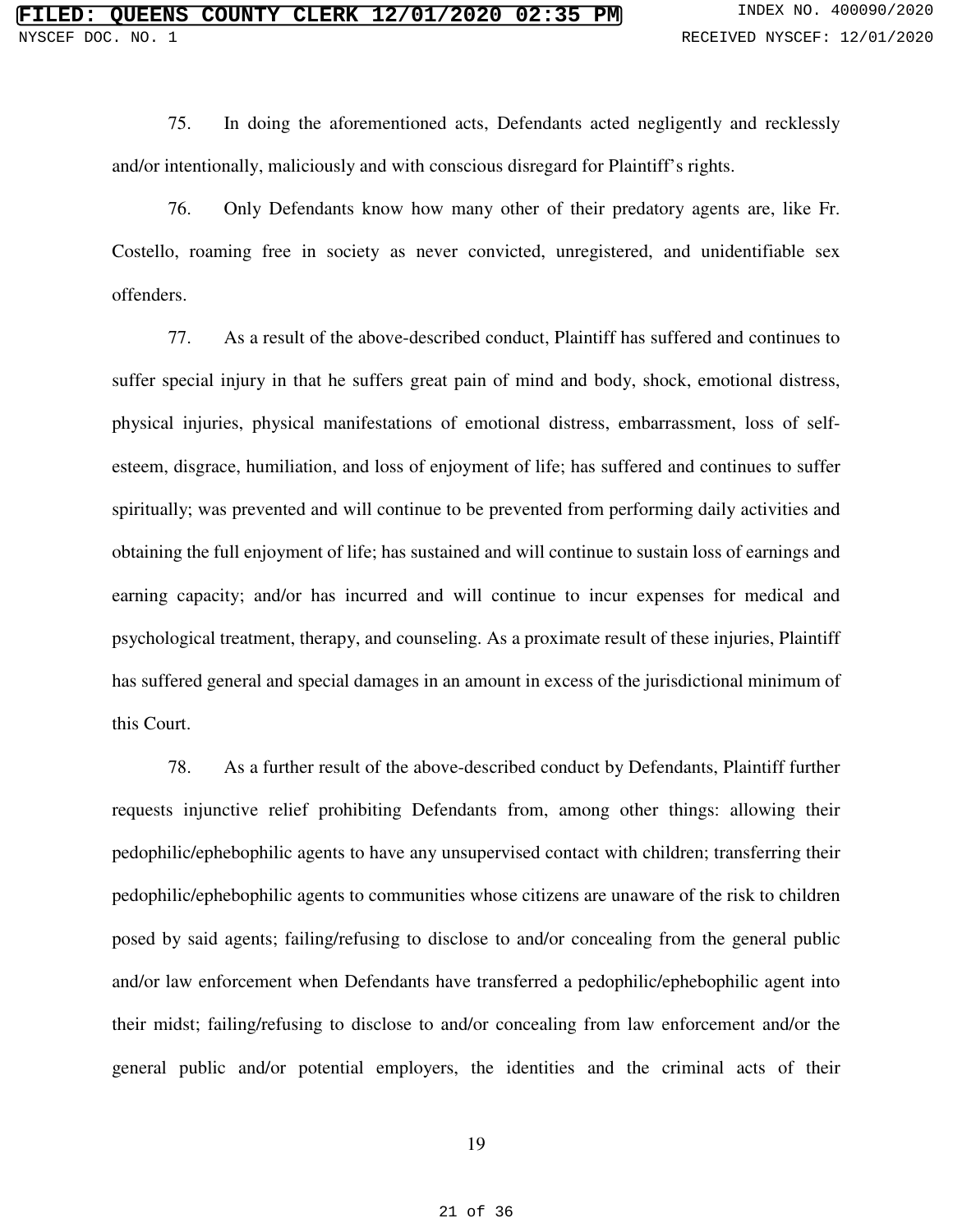pedophilic/ephebophilic agents; failing/refusing to disclose to and/or concealing from the public and/or law enforcement and/or potential employers, reports, complaints, accusations or allegations of acts of childhood sexual abuse committed by Defendants' current or former agents.

79. Defendants should be ordered to stop failing/refusing to disclose to and/or concealing and, instead, should be ordered to identify each and every one of their current and former agents who have been accused of childhood sexual abuse, the dates of the accusation(s), the date(s) of the alleged abuse, the location(s) of the alleged abuse, and the accused agents' assignment histories

### **COUNT 2: NEGLIGENCE**

80. Plaintiff incorporates all paragraphs of the Complaint as if fully set forth herein.

81. When Plaintiff began attending and sought help from Fr. Costello at the Recreation Center and Catholic Charities outreach run by the priest, Fr. Costello engaged in unpermitted, harmful, and offensive sexual conduct and contact with Plaintiff. Said conduct was undertaken after Defendants learned of the risk he posed to children, while Fr. Costello was an employee, volunteer, representative, or agent of Defendants, and while in the course and scope of employment with Defendants, and/or was ratified by the actions of Defendants. Defendants' conduct was wanton and reckless and/or evidenced a conscious disregard for the rights and safety of Plaintiff and other children.

82. Prior to or during the abuse alleged above, Defendants knew, had reason to know, or were otherwise on notice of unlawful sexual conduct by Fr. Costello and Defendants' other pedophilic and/or ephebophilic agents. Defendants failed to take reasonable steps and failed to implement reasonable safeguards to avoid acts of unlawful sexual conduct by Fr. Costello and Defendants' other pedophilic and/or ephebophilic agents, including, but not limited to, preventing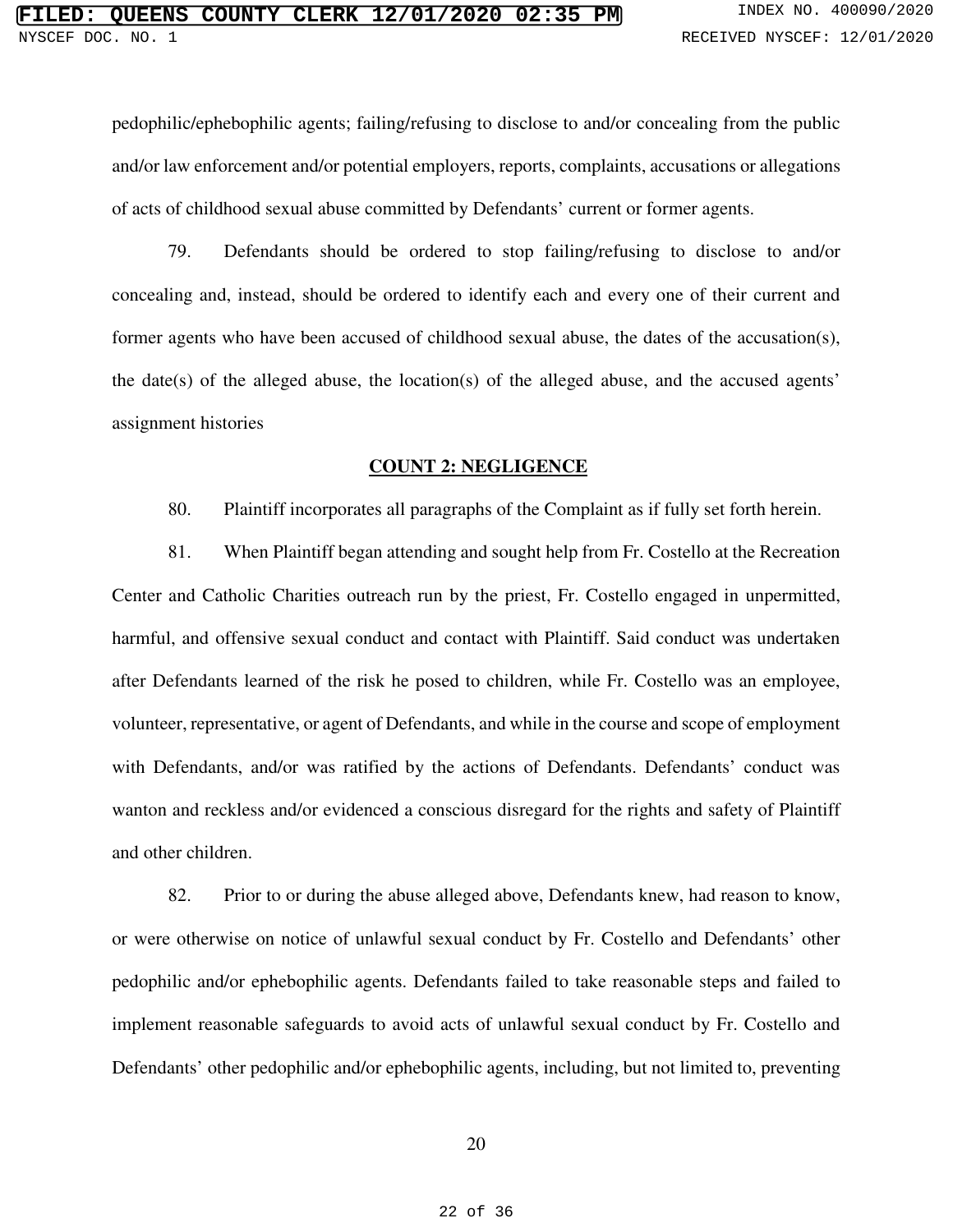or avoiding placement of Fr. Costello and Defendants' other pedophilic and/or ephebophilic agents in functions or environments in which contact with children was an inherent part of those functions or environments. Furthermore, at no time during the periods of time alleged did Defendants have in place a system or procedure to supervise and/or monitor employees, volunteers, representatives, or agents to ensure they did not molest or abuse minors in Defendants' care, including Plaintiff.

83. Defendants had a duty to protect the minor Plaintiff when he was entrusted to their care. Plaintiff's care, welfare, and/or physical custody was temporarily entrusted to the Defendants. The Defendants voluntarily accepted the entrusted care of Plaintiff. As such, the Defendants owed Plaintiff, a minor child, a special duty of care, in addition to a duty of ordinary care, and owed Plaintiff the higher duty of care that adults dealing with children owe to protect them from harm.

84. Defendants, by and through their agents, servants, and employees, knew or reasonably should have known of Fr. Costello's and Defendants' other pedophilic and/or ephebophilic agents' dangerous and exploitive propensities and that they were unfit agents. It was foreseeable that if the Defendants did not adequately exercise or provide the duty of care owed to children in their care, including but not limited to Plaintiff, the children entrusted to the Defendants' care would be vulnerable to sexual abuse by Fr. Costello and Defendants' other pedophilic and/or ephebophilic agents.

85. Defendants breached their duty of care to the minor Plaintiff by allowing Fr. Costello to come into contact with the minor Plaintiff without supervision; by failing to adequately hire, supervise or retain Fr. Costello and Defendants' other pedophilic and/or ephebophilic agents who they permitted and enabled to have access to Plaintiff; by failing to investigate or otherwise confirm or deny such facts about Fr. Costello and Defendants' other pedophilic and/or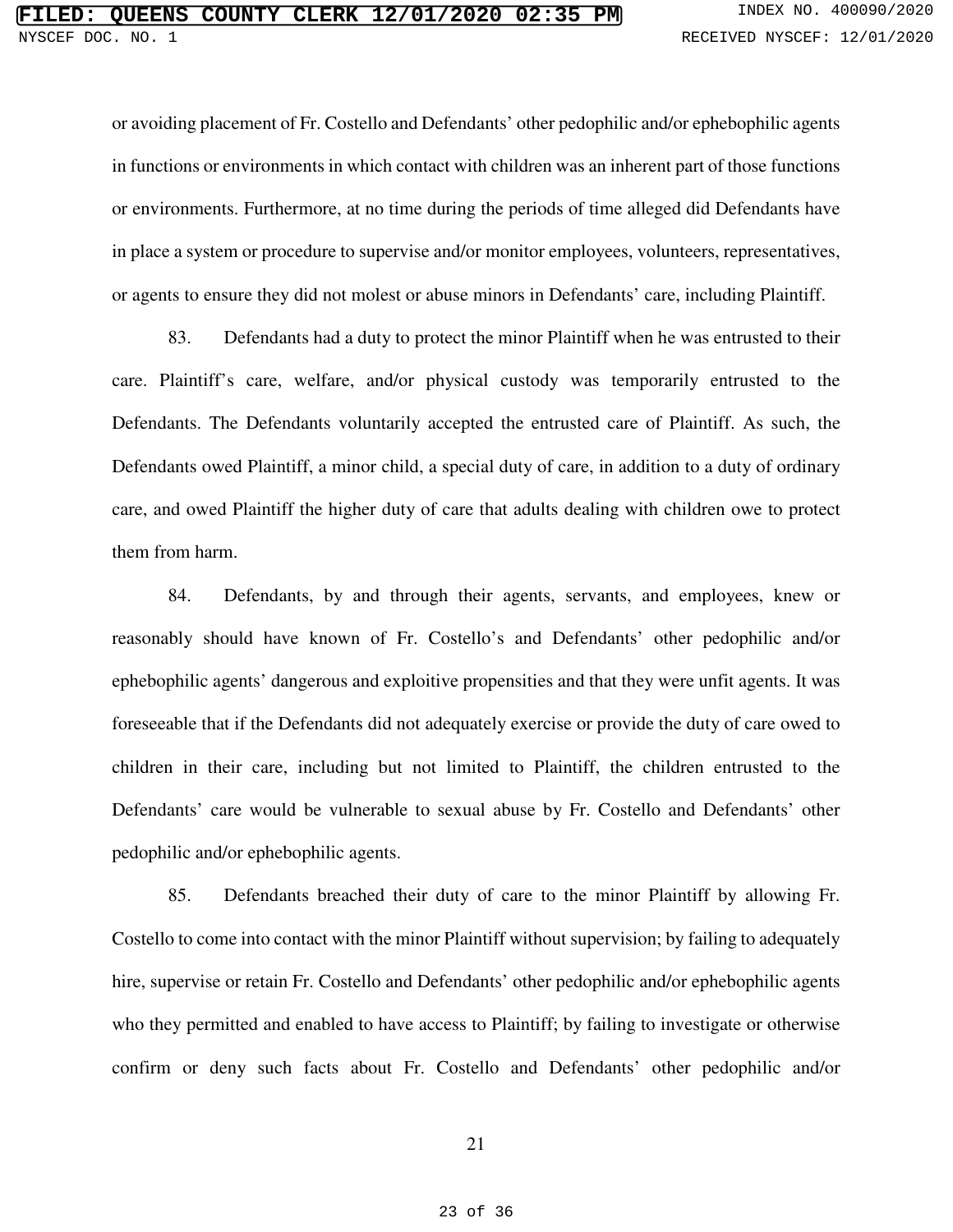ephebophilic agents; by failing to tell or concealing from Plaintiff, Plaintiff's guardians, or law enforcement officials that Fr. Costello and Defendants' other pedophilic and/or ephebophilic agents were or may have been sexually abusing minors; by failing to tell or concealing from Plaintiff's guardians or law enforcement officials that Plaintiff was or may have been sexually abused after Defendants knew or had reason to know that Fr. Costello may have sexually abused Plaintiff, thereby enabling Plaintiff to continue to be endangered and sexually abused, and/or creating the circumstance where Plaintiff was less likely to receive medical/mental health care and treatment, thus exacerbating the harm done to Plaintiff and/or, in the case of Defendants, by holding out Fr. Costello to the Plaintiff and/or guardians as being in good standing and trustworthy. Defendants further cloaked within the facade of normalcy Fr. Costello's and Defendants' other pedophilic and/or ephebophilic agents' contact and/or actions with the Plaintiff and/or with other minors who were victims of Fr. Costello and Defendants' other pedophilic and/or ephebophilic agents, and/or disguised the nature of the sexual abuse and contact. Finally, Defendants, through their conduct during and after the period of abuse, ratified Fr. Costello's sexual abuse of Plaintiff. Defendants' ratification of Fr. Costello's criminal conduct included repeatedly not disciplining or terminating him for his sexual misconduct towards minors.

86. As a result of the above-described conduct, Plaintiff has suffered, and continues to suffer great pain of mind and body, shock, emotional distress, physical injuries, physical manifestations of emotional distress, embarrassment, loss of self-esteem, disgrace, humiliation, and loss of enjoyment of life; has suffered and continues to suffer spiritually; was prevented and will continue to be prevented from performing Plaintiff's daily activities and obtaining the full enjoyment of life; has sustained and will continue to sustain loss of earnings and earning capacity;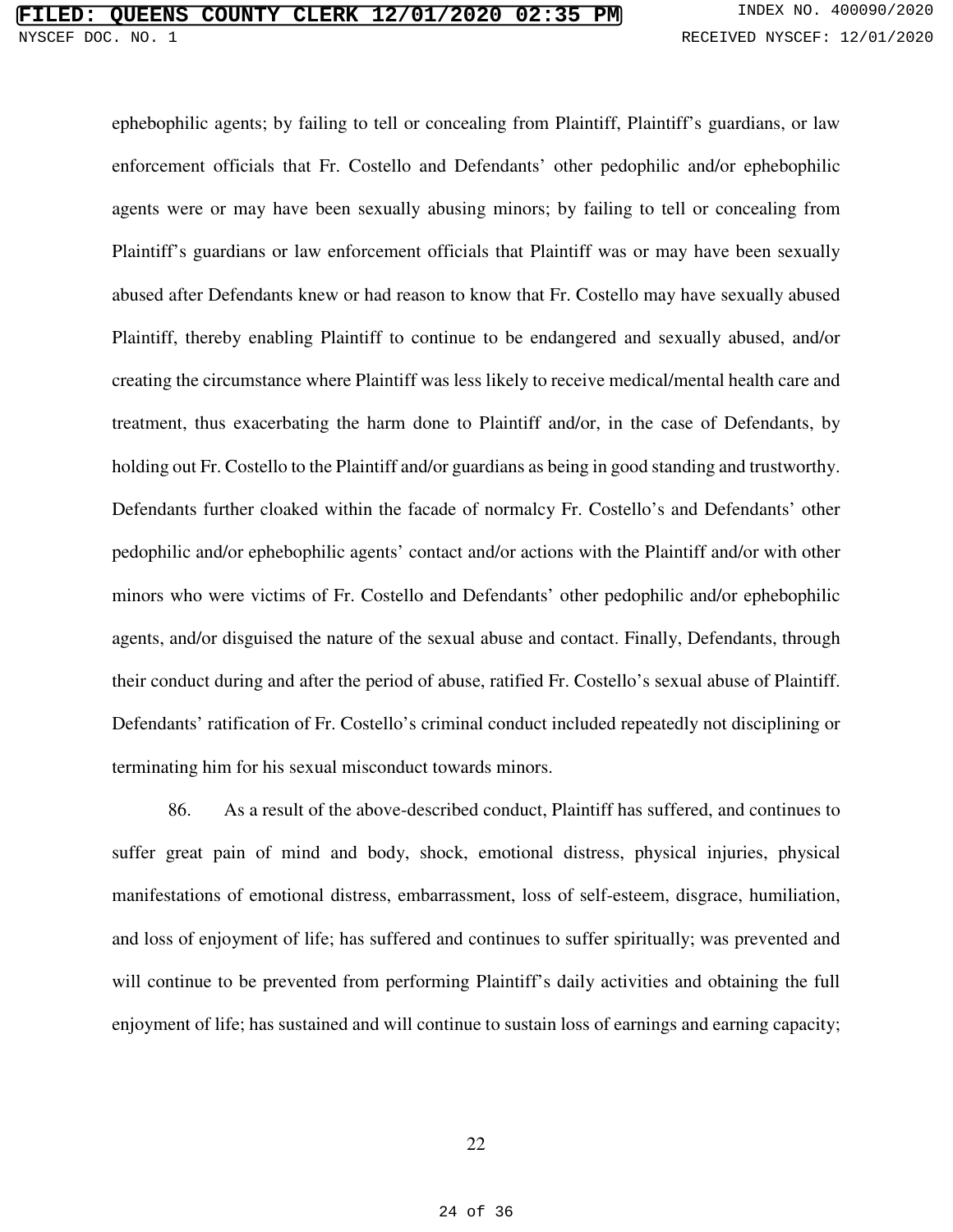and/or has incurred and will continue to incur expenses for medical and psychological treatment, therapy, and counseling.

## **COUNT 3: NEGLIGENT SUPERVISION/FAILURE TO WARN**

87. Plaintiff incorporates all paragraphs of the Complaint as if fully set forth herein.

88. Defendants had a duty to provide reasonable supervision of Fr. Costello and Defendants' other pedophilic and/or ephebophilic agents, and to use reasonable care in investigating Fr. Costello and Defendants' other pedophilic and/or ephebophilic agents. Defendants' also had a duty to provide adequate warning to Plaintiff, Plaintiff's family, Defendants' minor church members, individuals who went to the recreation center and those who were the subject of Catholic Charities outreach efforts by Fr. Costello's and Defendants' other pedophilic and/or ephebophilic agents, particularly after the misconduct by Fr. Costello they observed and/or were placed on notice of before Fr. Costello abused Plaintiff.

89. Additionally, because Defendants knew or should have known of the heightened risk Fr. Costello and Defendants' other pedophilic and/or ephebophilic agents posed to all children, Defendants had a heightened duty to provide reasonable supervision and protection to children with whom Defendants allowed Fr. Costello and Defendants' other pedophilic and/or ephebophilic agents to have contact and/or custody and control.

90. Defendants, by and through their agents, servants and employees, knew or reasonably should have known of Fr. Costello's and Defendants' other pedophilic and/or ephebophilic agents' dangerous and exploitive propensities and that they were unfit agents. Each of the Defendants was in a special relationship with Fr. Costello as they each allowed Fr. Costello to have access to children after being put on notice of the sexual abuse risk he posed to children, especially to children such as Plaintiff who were likely to come in close contact with Fr. Costello.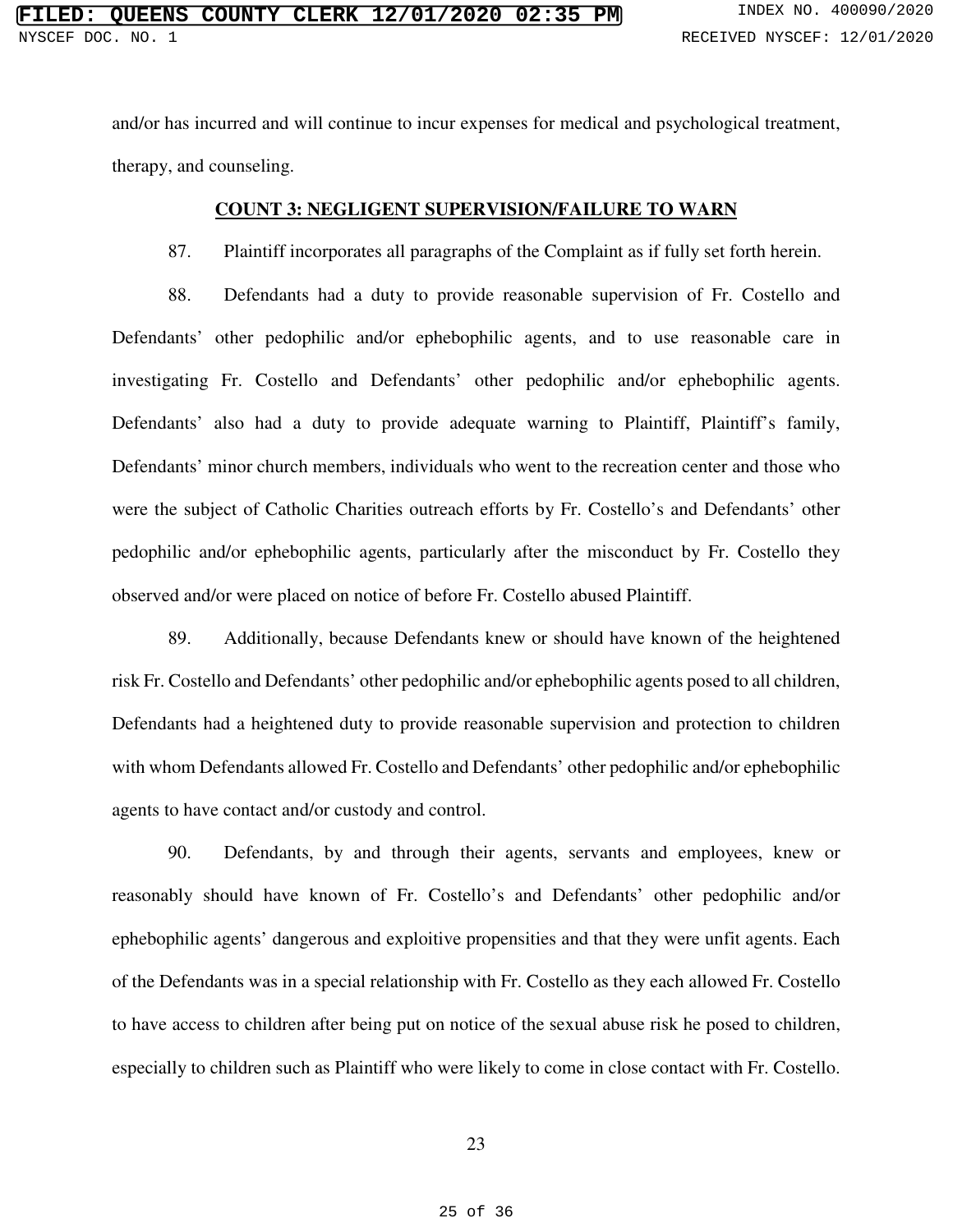91. Despite the history and knowledge of Fr. Costello's propensities, no Defendant ever warned anyone that he posed a risk to children. Each Defendant also employed Fr. Costello in positions of trust, allowed him to work with children, or allowed him access to children on their property, and knew that after leaving their property he would continue to hold such positions and work with children such as Plaintiff.

92. Defendants also knew that if they failed to provide children who had contact with Fr. Costello and Defendants' other pedophilic and/or ephebophilic agents sufficient supervision and protection, those children would be vulnerable to sexual assaults by Fr. Costello and Defendants' other pedophilic and/or ephebophilic agents. Despite such knowledge, Defendants negligently failed to supervise Fr. Costello and Defendants' other pedophilic and/or ephebophilic agents in the position of trust and authority as Roman Catholic priests, deacons, religious brothers, nuns, religious instructors, youth group leaders, counselors, school administrators, school teachers, surrogate parents, spiritual mentors, emotional mentors and/or other authority figures, where Fr. Costello was able to commit the wrongful acts against Plaintiff.

93. Defendants failed to use reasonable care in investigating Fr. Costello and Defendants' other pedophilic and/or ephebophilic agents. Defendants failed to provide adequate warning to Plaintiff and Plaintiff's family of Fr. Costello's and Defendants' other pedophilic and/or ephebophilic agents' dangerous propensities and unfitness. Defendants also had a duty to disclose negative information regarding Fr. Costello where they made an affirmative representation regarding Fr. Costello's fitness for employment in positions that included working with children. Each of these failures by Defendants created a foreseeable and substantial risk of significant harm to a child such as Plaintiff who was likely to come into close contact with Fr. Costello as church member, student and/or counselee.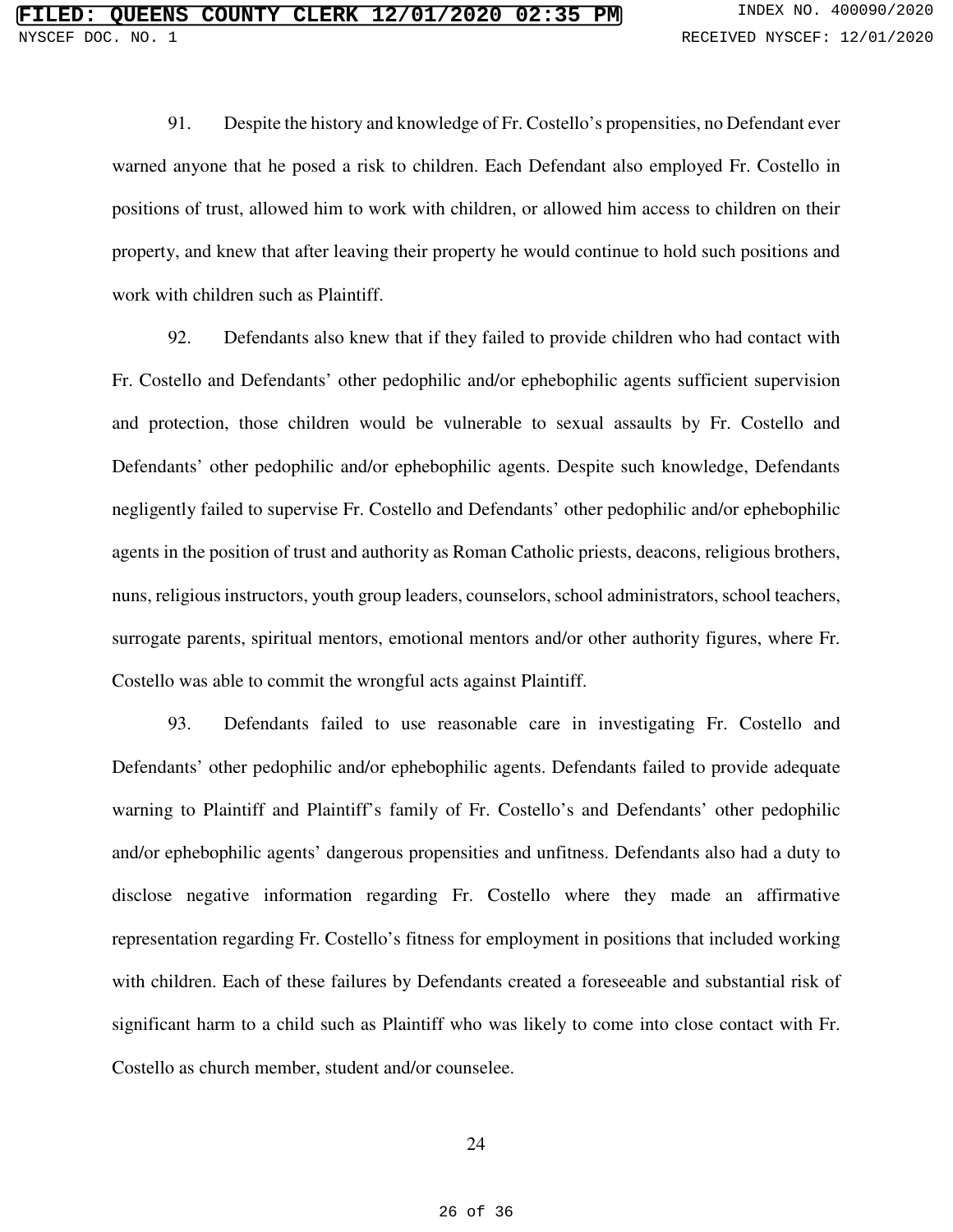94. Defendants further failed to provide Plaintiff with adequate supervision and protection and failed to take reasonable measures to prevent future sexual abuse.

95. Finally, Defendants, through their conduct during and after the period of abuse, ratified Fr. Costello's sexual abuse of Plaintiff. Defendants' ratification of Fr. Costello's criminal conduct included repeatedly not disciplining or terminating him for his sexual misconduct towards minors.

96. Defendants' conduct alleged herein, and the implementation of Defendants' policy of secrecy in particular, illustrates wanton and reckless conduct and/or a conscious disregard for the rights and safety of Plaintiff and other children.

97. As a result of the above-described conduct, Plaintiff has suffered and continues to suffer great pain of mind and body, shock, emotional distress, physical injuries, physical manifestations of emotional distress, embarrassment, loss of self-esteem, disgrace, humiliation and loss of enjoyment of life; has suffered and continues to suffer spiritually; was prevented and will continue to be prevented from performing Plaintiff's daily activities and obtaining the full enjoyment of life; has sustained and will continue to sustain loss of earnings and earning capacity; and/or has incurred and will continue to incur expenses for medical and psychological treatment, therapy and counseling. As a proximate result of these injuries, Plaintiff has suffered general and special damages in an amount in excess of the jurisdictional minimum of this Court.

#### **COUNT 4: NEGLIGENT HIRING/RETENTION**

98. Plaintiff incorporates all paragraphs of the Complaint as if fully set forth herein.

99. Defendants had a duty not to hire and/or retain Fr. Costello and Defendants' other pedophilic and/or ephebophilic agents given their dangerous and exploitive propensities.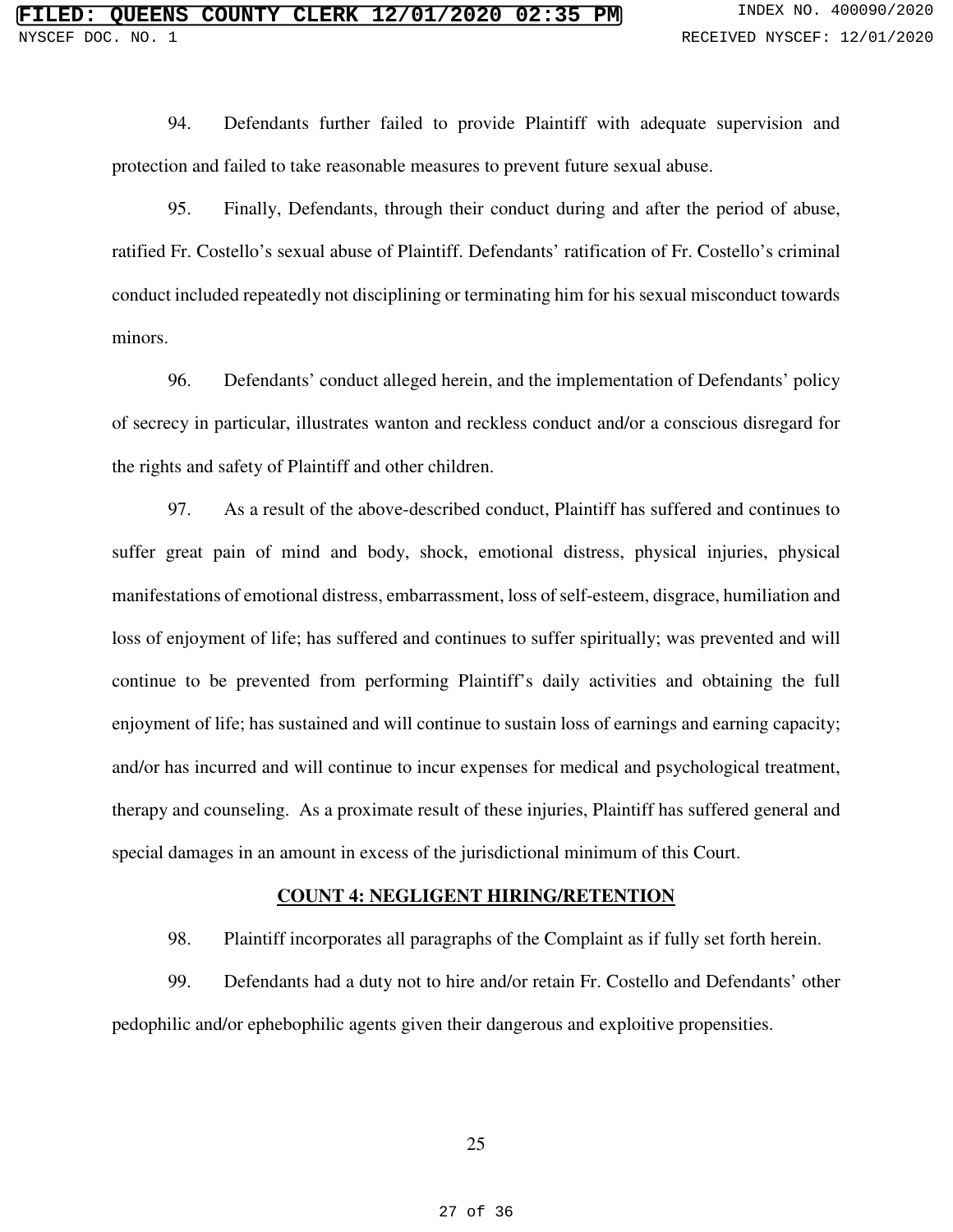100. Defendants, by and through their agents, servants and employees, knew or reasonably should have known of Fr. Costello's and Defendants' other pedophilic and/or ephebophilic agents' dangerous and exploitive propensities and/or that they were unfit agents. Despite such knowledge, Defendants negligently hired and/or retained Fr. Costello and Defendants' other pedophilic and/or ephebophilic agents in the position of trust and authority as Roman Catholic priests, deacons, religious brothers, nuns, religious instructors, counselors, school administrators, school teachers, surrogate parents, spiritual mentors, emotional mentors, and/or other authority figures or employees, where they were able to commit the wrongful acts against Plaintiff.

101. Defendants failed to use reasonable care in investigating Fr. Costello and Defendants' other pedophilic and/or ephebophilic agents and failed to provide adequate warning to Plaintiff of Fr. Costello's and Defendants' other pedophilic and/or ephebophilic agents' dangerous propensities and unfitness. Defendants further failed to take reasonable measures to prevent future sexual abuse. Finally, Defendants, through their conduct during and after the period of abuse, ratified Fr. Costello's sexual abuse of Plaintiff. Defendants' ratification of Fr. Costello's criminal conduct included repeatedly not disciplining or terminating him for his sexual misconduct towards minors after Defendants received reports of his sexual misconduct.

102. Defendants' conduct alleged herein, and Defendants' implementation of their policy of secrecy in particular, illustrates wanton and reckless conduct and/or a conscious disregard for the rights and safety of Plaintiff and other children.

103. As a result of the above-described conduct, Plaintiff has suffered and continues to suffer great pain of mind and body, shock, emotional distress, physical injuries, physical manifestations of emotional distress, embarrassment, loss of self-esteem, disgrace, humiliation,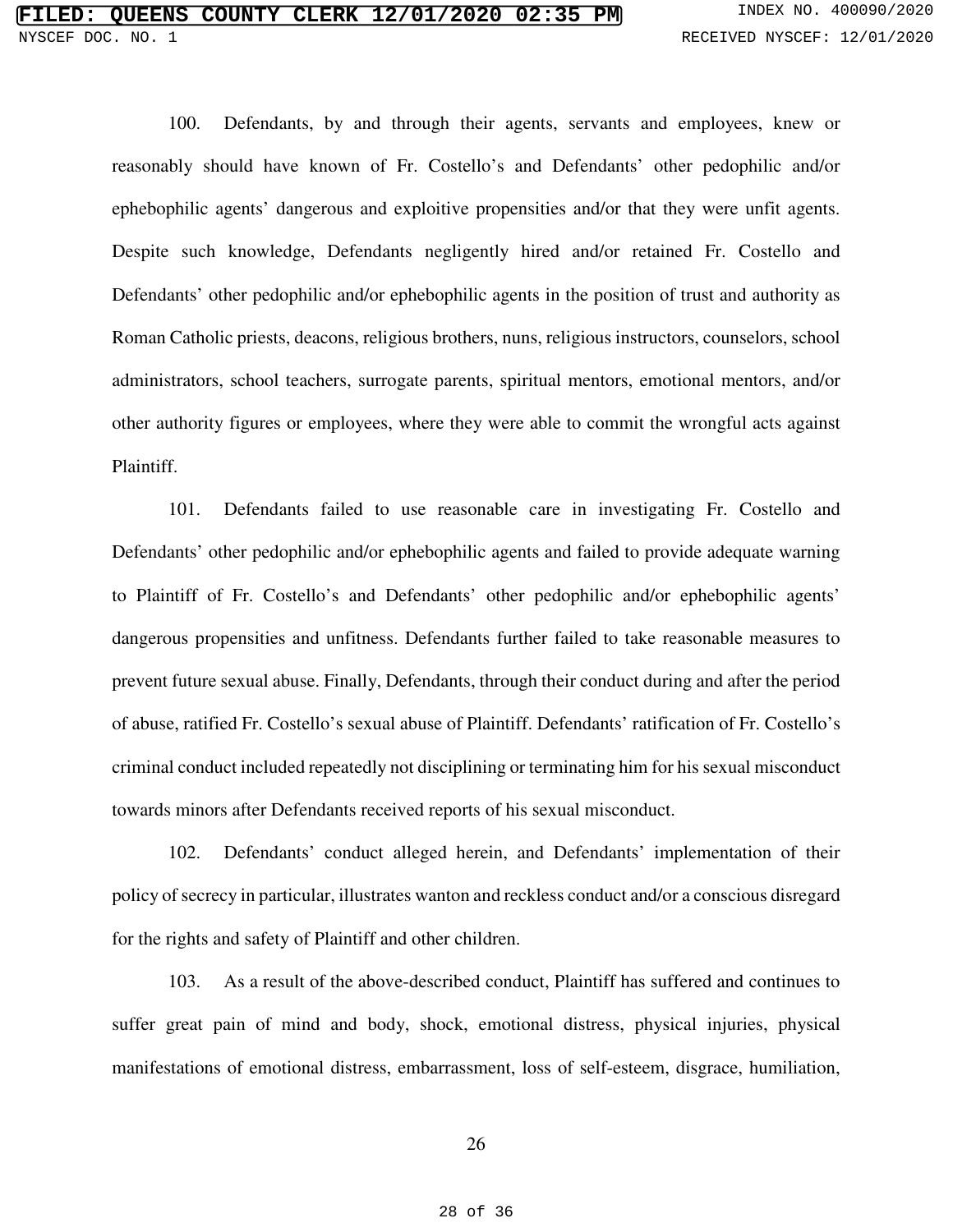and loss of enjoyment of life; has suffered and continues to suffer spiritually; was prevented and will continue to be prevented from performing Plaintiff's daily activities and obtaining the full enjoyment of life; has sustained and will continue to sustain loss of earnings and earning capacity; and/or has incurred and will continue to incur expenses for medical and psychological treatment, therapy and counseling. As a proximate result of these injuries, Plaintiff has suffered general and special damages in an amount in excess of the jurisdictional minimum of this Court.

### **COUNT 5: FRAUD**

104. Plaintiff incorporates all paragraphs of the Complaint as if fully set forth herein.

105. Defendants knew and/or had reason to know of the sexual misconduct of Fr. Costello and Defendants' other pedophilic and/or ephebophilic agents before the last instance of abuse of Plaintiff. Agents of Defendants also had custody and control of Plaintiff immediately before and during the instances of abuse and owed him the greater degree of care – including the duty to prevent harm caused by the criminal conduct of third parties – owed by childcare custodians to any child in their custody and control.

106. Defendants misrepresented, actively concealed and/or failed to disclose information relating to sexual misconduct and the criminal intentions of Fr. Costello and Defendants' other pedophilic and/or ephebophilic agents as described herein, and Defendants continue to misrepresent, conceal and/or fail to disclose information relating to sexual misconduct of Fr. Costello and Defendants' other pedophilic and/or ephebophilic agents as described herein.

107. As early as the summer of 1971, before Plaintiff endured the sexual abuse of Fr. Costello, a young priest questioned Plaintiff's safety and welfare. At the time of questioning, the young priest was an agent of both Defendant St. Francis de Sales and Defendant Diocese. Despite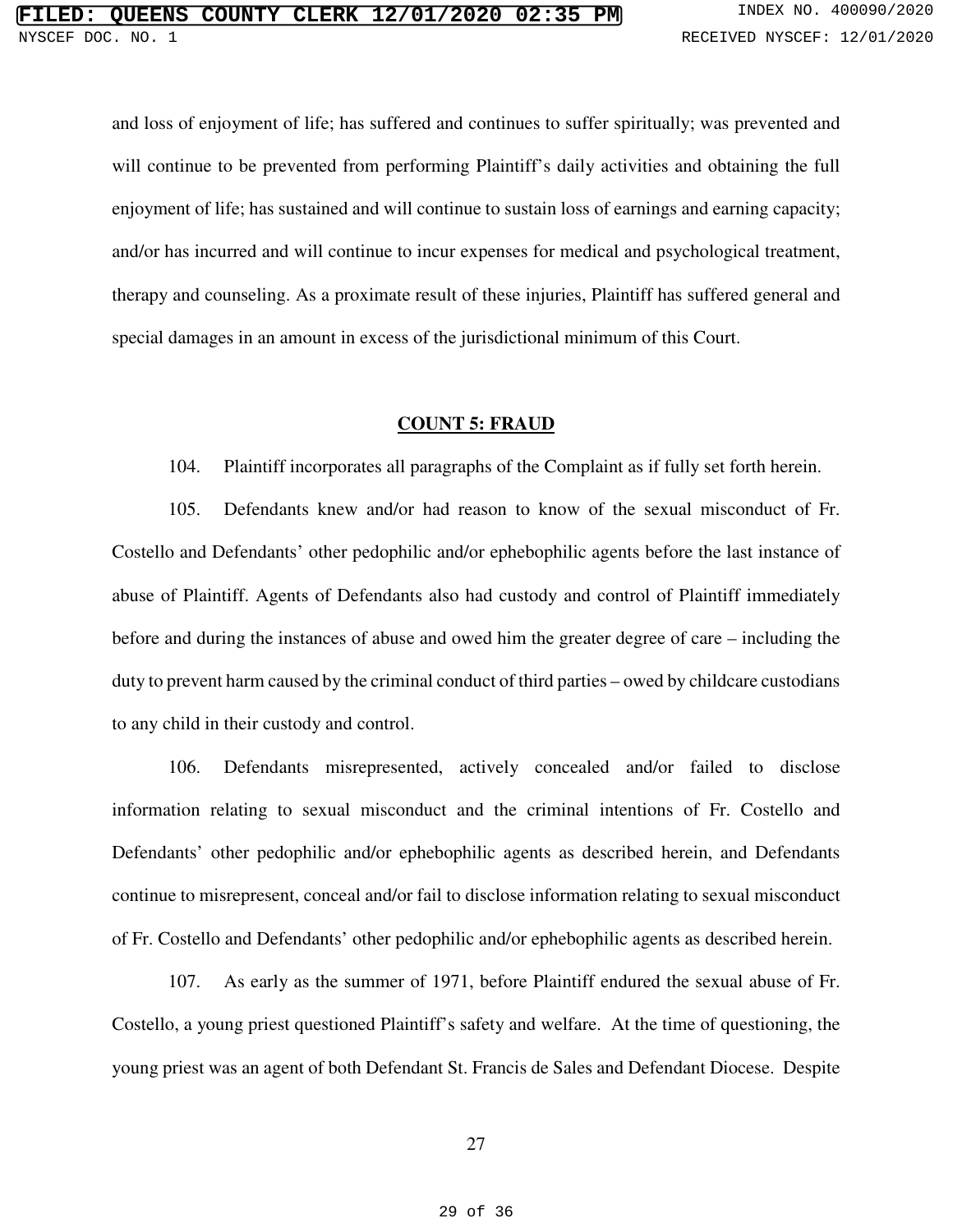reasonable belief that Plaintiff may be in danger, neither the young priest, Defendant Diocese nor Defendant St. Francis de Sales took any steps to warn Plaintiff or the public of the danger. Instead, Defendant Diocese and Defendant St. Francis de Sales continued to hold Fr. Costello out as a representative of the Catholic Church and a trusted resource to the community, including Plaintiff. Defendants did so with full knowledge of the harm that could result from failing to disclose the dangers Fr. Costello presented to children, including Plaintiff.

108. In 1973, Defendant Diocese transferred Fr. Costello to Defendant St. Virgilius. Upon transfer, Defendant Diocese and Defendant St. Virgilius continued to cover up the fact it was reasonable to suspect that Fr. Costello would abuse children, including Plaintiff. At the time of transfer, Fr. Costello's file reflecting the knowledge of Defendant Diocese and Defendant St. Francis de Sales would have been passed along to Defendant St. Virgilius.

109. As a homeless child, vulnerable and incapable of self-protection, Plaintiff relied upon the representation by Defendant Diocese, Defendant St. Francis de Sales and, eventually, Defendant St. Virgilius Church that Fr. Costello was safe and could be trusted.

110. As a direct result of Defendants' fraud, Plaintiff has suffered and continues to suffer great pain of mind and body, shock, emotional distress, physical injuries, physical manifestations of emotional distress, embarrassment, loss of self-esteem, disgrace, humiliation, and loss of enjoyment of life; has suffered and continues to suffer spiritually; was prevented and will continue to be prevented from performing Plaintiff's daily activities and obtaining the full enjoyment of life; has sustained and will continue to sustain loss of earnings and earning capacity; and/or has incurred and will continue to incur expenses for medical and psychological treatment, therapy and counseling. As a proximate result of these injuries, Plaintiff has suffered general and special damages in an amount in excess of the jurisdictional minimum of this Court.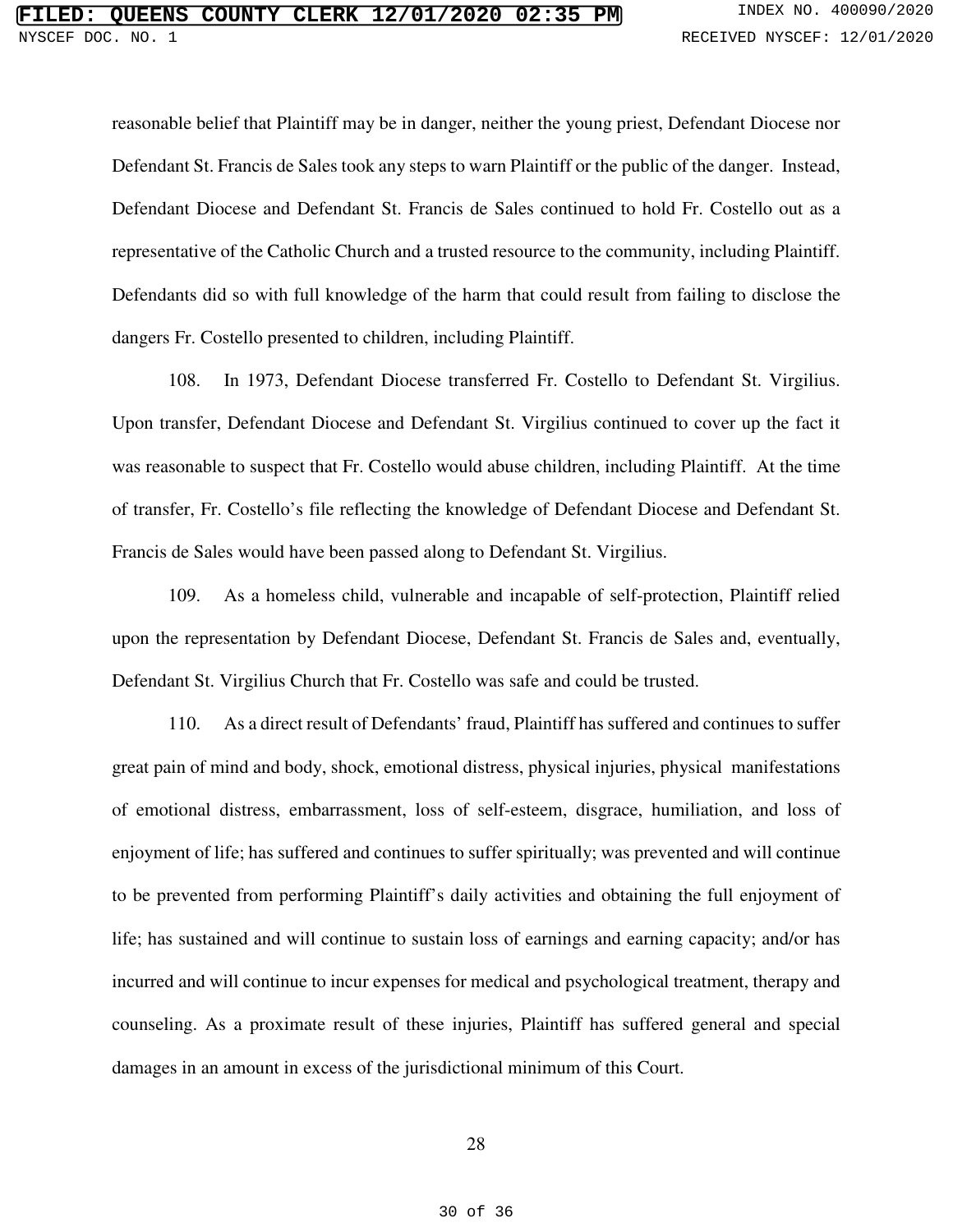111. In addition, when Plaintiff discovered the fraud of Defendants, and continuing thereafter, Plaintiff experienced recurrences of the above-described injuries. In addition, when Plaintiff finally discovered the fraud of Defendants, and continuing thereafter, Plaintiff experienced extreme and severe mental and emotional distress that Plaintiff had been the victim of Defendants' fraud; that Plaintiff had not been able to help other minors being molested because of the fraud; and that Plaintiff had not been able because of the fraud to receive timely medical treatment needed to deal with the problems Plaintiff had suffered and continues to suffer as a result of the molestations.

## **COUNT 6: BREACH OF FIDUCIARY AND/OR CONFIDENTIAL RELATIONSHIP**

112. Plaintiff incorporates all paragraphs of the Complaint as if fully set forth herein.

113. Because of Plaintiff's young age and his status as a homeless child, Plaintiff was uniquely vulnerable and incapable of self-protection. Recognizing this unique vulnerability, Fr. Costello sought Plaintiff out, and was empowered by and accepted Plaintiff's vulnerability.

114. Plaintiff's relationship with each Defendant was unique from the relationships that each Defendant had with other parishioners. Unlike other parishioners, Plaintiff was a homeless child. Further, unlike other parishioners, Defendant Diocese and Defendant St. Francis de Sales permitted Plaintiff to reside on church property during a period of homelessness. This unique relationship, and the fiduciary responsibilities that accompanied the relationship, carried over to the time that Fr. Costello served as a priest at St. Virgilius Church.

115. By holding Fr. Costello and Defendants' other pedophilic and/or ephebophilic agents out as a qualified Roman Catholic priests, religious brothers, nuns, religious instructors, counselors, school administrators, school teachers, surrogate parents, spiritual mentors, emotional mentors, and/or other authority figures, by allowing Fr. Costello to have custody and control of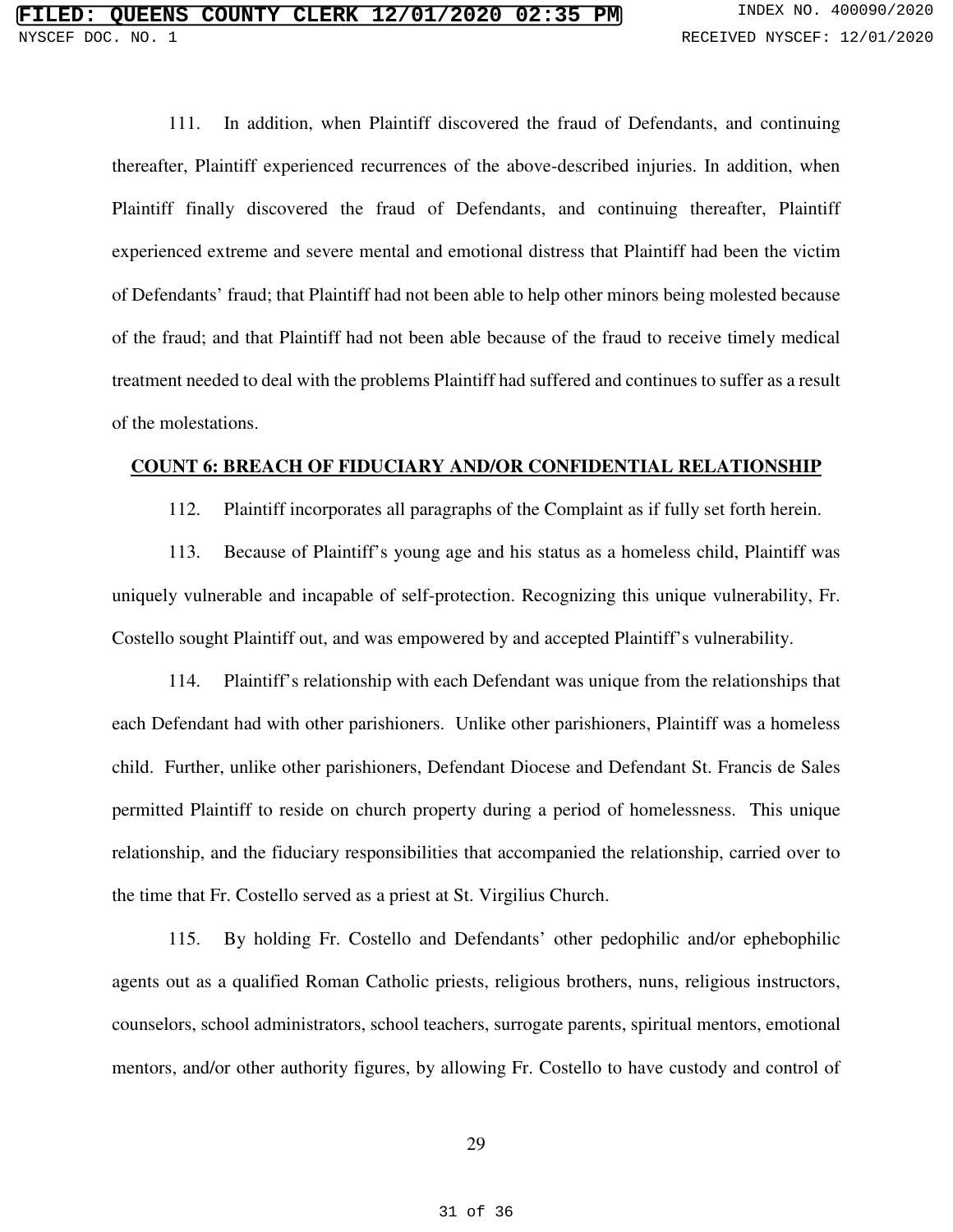and/or contact with the Plaintiff, and by undertaking the religious and/or secular instruction and/or spiritual and/or emotional counseling and/or medical care of Plaintiff, Defendants entered into a fiduciary and/or confidential relationship with the minor Plaintiff, giving rise to a fiduciary duty.

116. Further, upon inviting Plaintiff to stay at and, in fact, permitting Plaintiff to stay at the parish, Defendant Diocese and Defendant St. Francis de Sales, through its agents, created a fiduciary relationship with Plaintiff. This fiduciary relationship continued throughout the time that Plaintiff was homeless as Fr. Costello, as a representative and agent of all Defendants, continued to offer care to and services for Plaintiff.

117. Having a fiduciary and/or confidential relationship giving rise to a fiduciary duty, Defendants had the duty to obtain and/or disclose information relating to sexual misconduct of Fr. Costello and Defendants' other pedophilic and/or ephebophilic agents. Defendants breached that duty by failing to disclose their knowledge of the risk to children posed by Fr. Costello. Agents of Defendants also had custody and control of Plaintiff immediately before and during the instances of abuse and owed him the greater degree of care – including the duty to prevent harm caused by the criminal conduct of third parties – owed by childcare custodians to any child in their custody and control.

118. Defendants misrepresented, actively concealed, or failed to disclose information relating to the sexual misconduct of Fr. Costello and Defendants' other pedophilic and/or ephebophilic agents as described herein, and Defendants continue to misrepresent, conceal, and/or fail to disclose information relating to sexual misconduct of Fr. Costello and Defendants' other pedophilic and/or ephebophilic agents as described herein. Agents of Defendants learned that Fr. Costello were sexually abusing Plaintiff before the last instance of abuse but concealed that knowledge from Plaintiff and his family.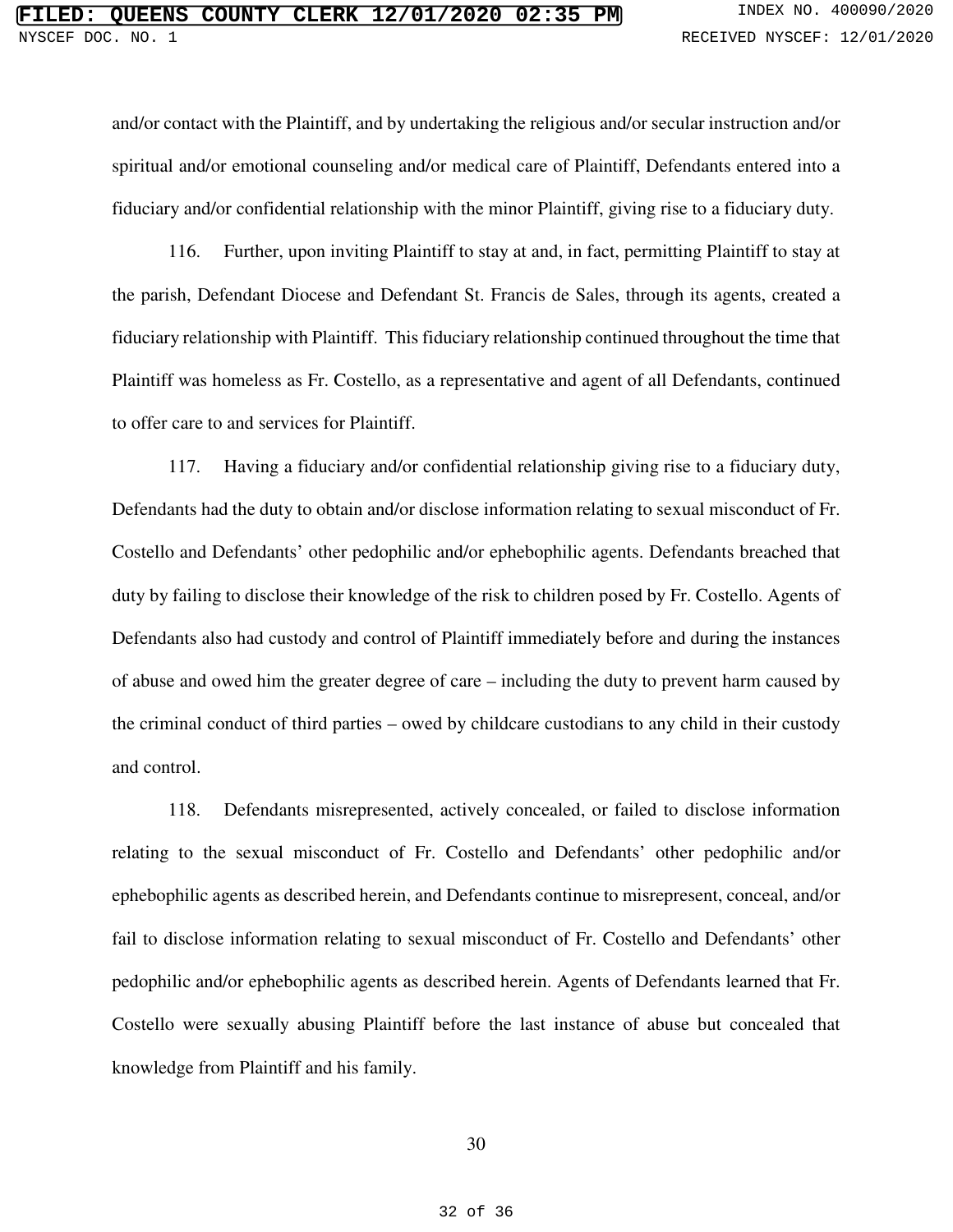119. As a direct result of Defendants' breach of their fiduciary duty, Plaintiff has suffered and continues to suffer great pain of mind and body, shock, emotional distress, physical injuries, physical manifestations of emotional distress, embarrassment, loss of self-esteem, disgrace, humiliation, and loss of enjoyment of life; has suffered and continues to suffer spiritually; was prevented and will continue to be prevented from performing Plaintiff's daily activities and obtaining the full enjoyment of life; has sustained and will continue to sustain loss of earnings and earning capacity; and/or has incurred and will continue to incur expenses for medical and psychological treatment, therapy, and counseling. As a proximate result of these injuries, Plaintiff has suffered general and special damages in an amount in excess of the jurisdictional minimum of the Court.

120. In addition, when Plaintiff discovered Defendants' breach of their fiduciary duty, and continuing thereafter, Plaintiff experienced recurrences of the above-described injuries. In addition, when Plaintiff finally discovered Defendants' breach of their fiduciary duty, and continuing thereafter, Plaintiff experienced extreme and severe mental and emotional distress that Plaintiff had been the victim of Defendants' breach; that Plaintiff had not been able to help other minors being molested; and that Plaintiff had not been able to receive timely medical treatment needed to deal with the problems Plaintiff had suffered and continues to suffer as a result of the molestations.

#### **COUNT 7: INTENTIONAL INFLICTION OF EMOTIONAL DISTRESS**

121. Plaintiff incorporates all paragraphs of the Complaint as if fully set forth herein.

122. Each Defendant owed a duty to Plaintiff to ensure his physical safety when in the custody of Defendants' agents or when present on Defendants' premises.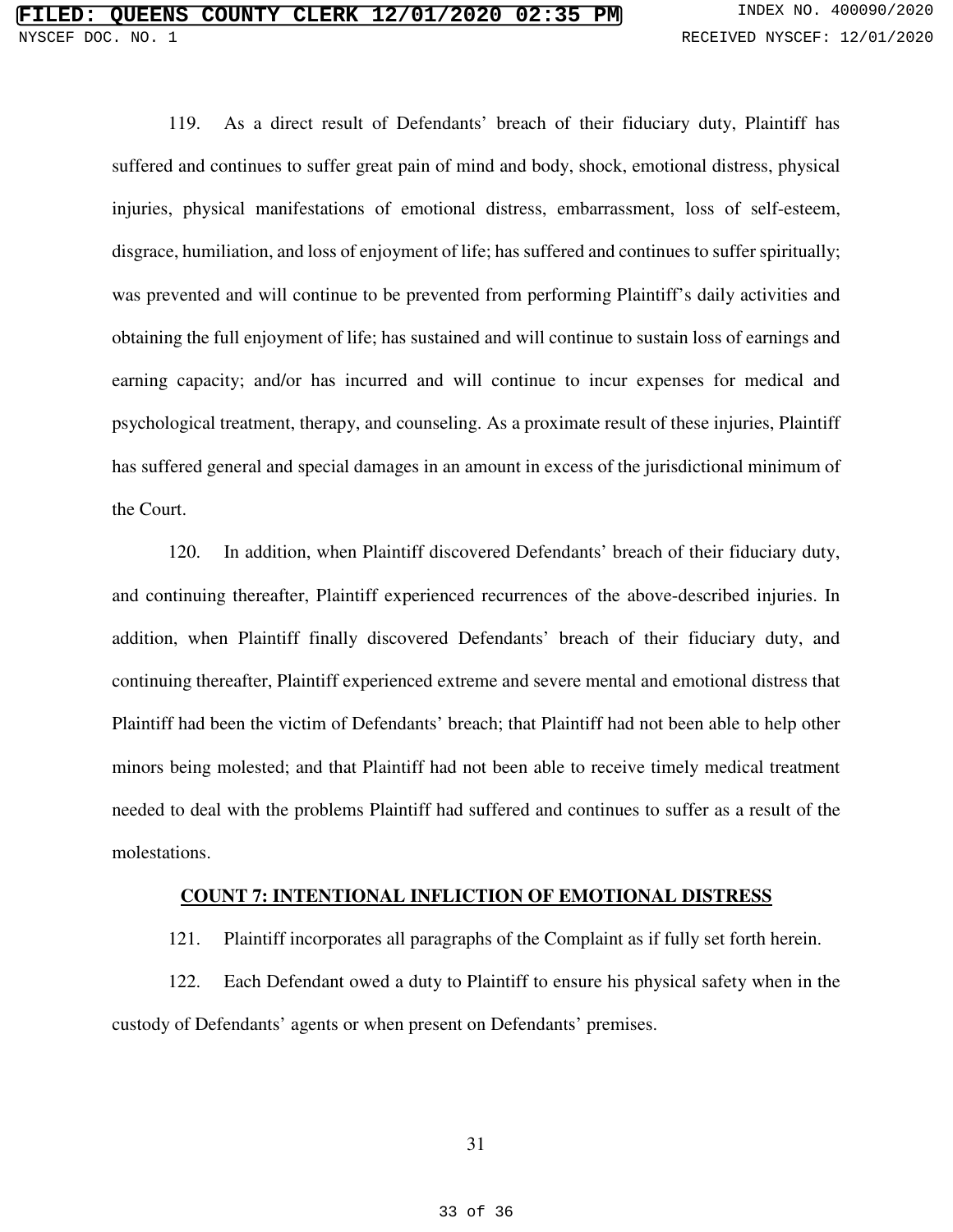123. By failing to disclose their respective knowledge that Fr. Costello was likely to sexually assault Plaintiff, Defendants each breached their duty owed to Plaintiff.

The conduct of each Defendant was extreme and outrageous and was intentional and/or wanton and reckless with a conscious disregard for the rights and safety of Plaintiff and other children. Defendants knew or should have known Fr. Costello and Defendants' other pedophilic and/or ephebophilic agents were spending time, and would continue to spend time, in the company of and assaulting numerous children, including Plaintiff, around the County of Queens and other locations. Defendants also knew or should have known Fr. Costello and Defendants' other pedophilic and/or ephebophilic agents were high risks to all children as Defendants had received complaints and/or other notice of prior acts of misconduct by Fr. Costello and Defendants' other pedophilic and/or ephebophilic agents. Given their knowledge of prior misconduct by Fr. Costello and Defendants' other pedophilic and/or ephebophilic agents, Defendants knew or should have known that every child exposed to Fr. Costello and Defendants' other pedophilic and/or ephebophilic agents, including Plaintiff, was substantially certain to be assaulted by Fr. Costello and Defendants' other pedophilic and/or ephebophilic agents.

124. Defendants knew or should have known, and had the opportunity to learn of, the intentional and malicious conduct of Fr. Costello and Defendants' other pedophilic and/or ephebophilic agents, and thereby ratified and joined in said conduct by failing to terminate, discharge, or at least discipline Fr. Costello and Defendants' other pedophilic and/or ephebophilic agents after learning of their propensities, and/or by failing to warn anyone of Fr. Costello's and Defendants' other pedophilic and/or ephebophilic agents propensities, and/or by failing to prevent them from having contact with children. The conduct of Defendants in confirming, concealing, and ratifying that conduct was done with knowledge that the emotional and physical distress of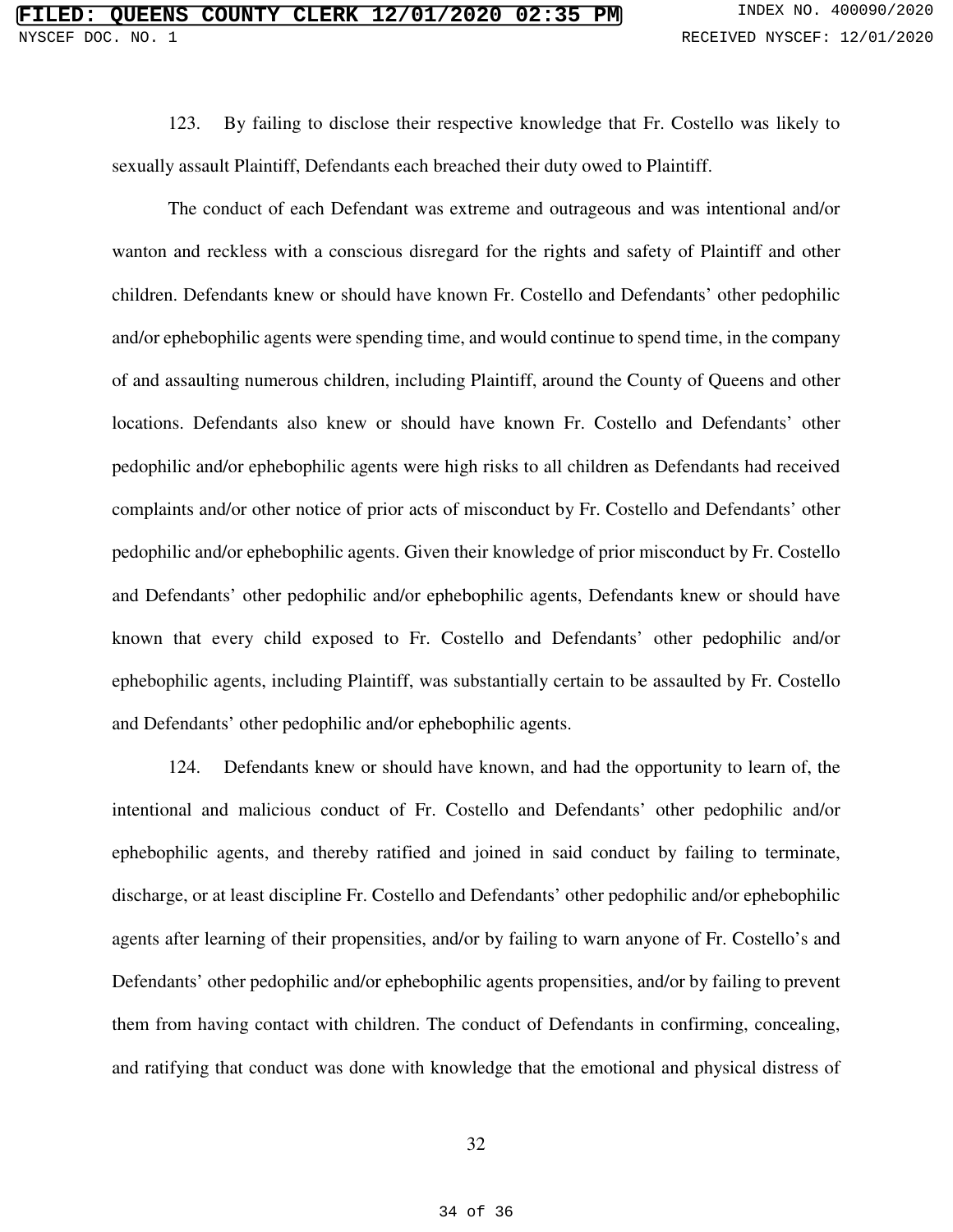Plaintiff and other children exposed to these men would thereby increase, and was done with a wanton and reckless disregard of the consequences to Plaintiff and other children in their custody and control.

125. Because of Defendants' conduct, Plaintiff experienced and continues to experience severe emotional distress resulting in bodily harm.

126. As a result of the above-described conduct, Plaintiff has suffered, and continues to suffer great pain of mind and body, shock, emotional distress, physical injuries, physical manifestations of emotional distress, embarrassment, loss of self-esteem, disgrace, humiliation, and loss of enjoyment of life; has suffered and continues to suffer spiritually; was prevented and will continue to be prevented from performing Plaintiff's daily activities and obtaining the full enjoyment of life; has sustained and will continue to sustain loss of earnings and earning capacity; and/or has incurred and will continue to incur expenses for medical and psychological treatment, therapy, and counseling. Plaintiff continues to struggle with intense shame and guilt over the fact he fell victim to Fr. Costello. As a proximate result of these injuries, Plaintiff has suffered general and special damages in an amount in excess of the jurisdictional minimum of this Court.

#### **PRAYER FOR RELIEF**

Based on the foregoing causes of action, Plaintiff prays judgment against Defendants in an amount that will fully and fairly compensate him for his injuries and damages, and for punitive damages in an amount sufficient to deter others and punish Defendants, and for any other relief the Court deems appropriate. The amount of damages sought in this Complaint exceeds the jurisdictional limits of all lower courts that would otherwise have jurisdiction.

Defendants knew of the risk Fr. Coleman posed before he abused Plaintiff, as evidence by the fact the priest who was in residence with Coleman asked Plaintiff whether Coleman had